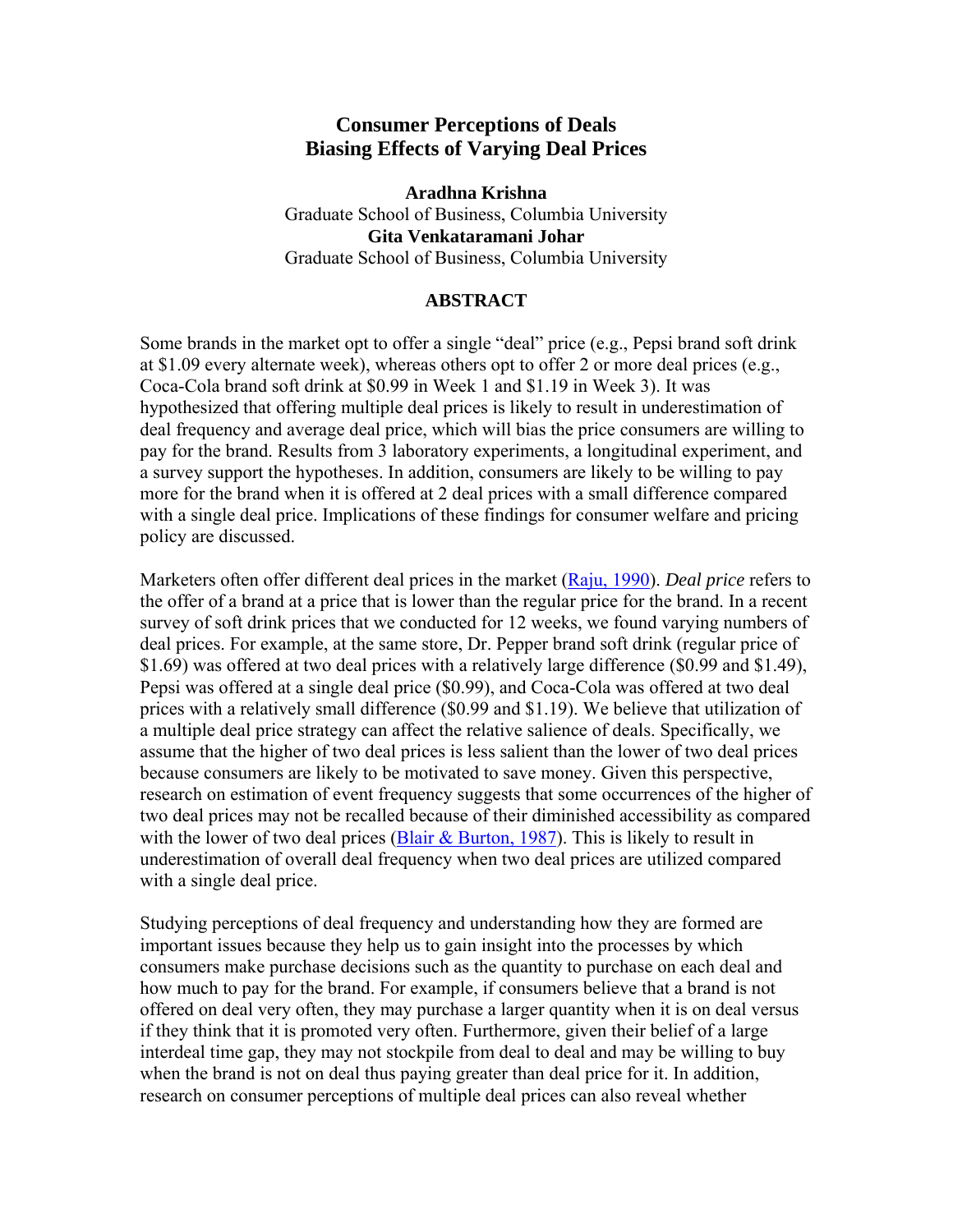consumers make purchase decisions that are based on accurate knowledge of deals. Therefore, we study the effect of difference in deal prices on consumer perceptions of deals. *Difference in deal prices* refers to the magnitude of the difference between deal prices.

We address the following question in this research: how does difference in deal prices affect (a) perceived deal frequency, (b) perceived average deal price, and (c) the price that consumers are willing to pay for the brand. First, we review the relevant literature and propose our hypotheses. Next, we discuss a laboratory experiment that tests the hypotheses. We then replicate this experiment using different levels of actual deal frequency. Following this, we report the results of a longitudinal experiment and a survey of supermarket shoppers that were conducted as tests of the external validity of the laboratory experiments. The final section of the article discusses the findings and implications of this research.

# **Consumer Perceptions of Deal Frequency and Average Deal Price**

Because this is the first study to examine the effects of varying deal prices, we restrict ourselves to the case of two deal prices that occur equally often. In the final section, we elaborate on how our results would change if we were to look at more than two deal prices and if the deal prices occurred with unequal frequency.

## **Effects of Varying Deal Prices on Perceptions of Deal Frequency**

Consumers may judge the number of deals in a time period by recalling and counting every occurrence of a deal or by estimating the number of deals using procedures such as retrieving a rate-of-occurrence of deals from memory (Blair  $&$  Burton, 1987; Burton  $&$ Blair, 1991; Ross, 1984; Schwarz, 1990). Consumers may also use a combination of the two strategies and adjust frequency estimates based on rates of occurrence using a recall and count strategy (Menon, 1993). Menon also suggested that regardless of the strategy used to make judgments, the ease with which an event can be recalled (i.e., its accessibility) is likely to affect the accuracy of frequency judgments. In the case of deal frequency judgments, if a pure recall and count strategy is used, then more accessible deals may be recalled, and less accessible deals may be omitted resulting in deal frequency underestimation. If an estimation strategy is used, then less accessible deals may not be used in computing heuristics such as rate of occurrence. This would lead to underestimation of deal frequency. If a combination of the two strategies is used, the bias remains the same. We discuss below the relative accessibility of different deals in the single vs. multiple deal price conditions and its effect on deal frequency judgments.

### **Single Deal Price**

When there is a single deal price, each occurrence of a deal is similar to other occurrences of deals. In this situation, consumers are likely to have fairly accurate estimates of rates of occurrence of deals and may use this estimate to form deal frequency judgments rather than following a more effortful strategy of recalling and counting every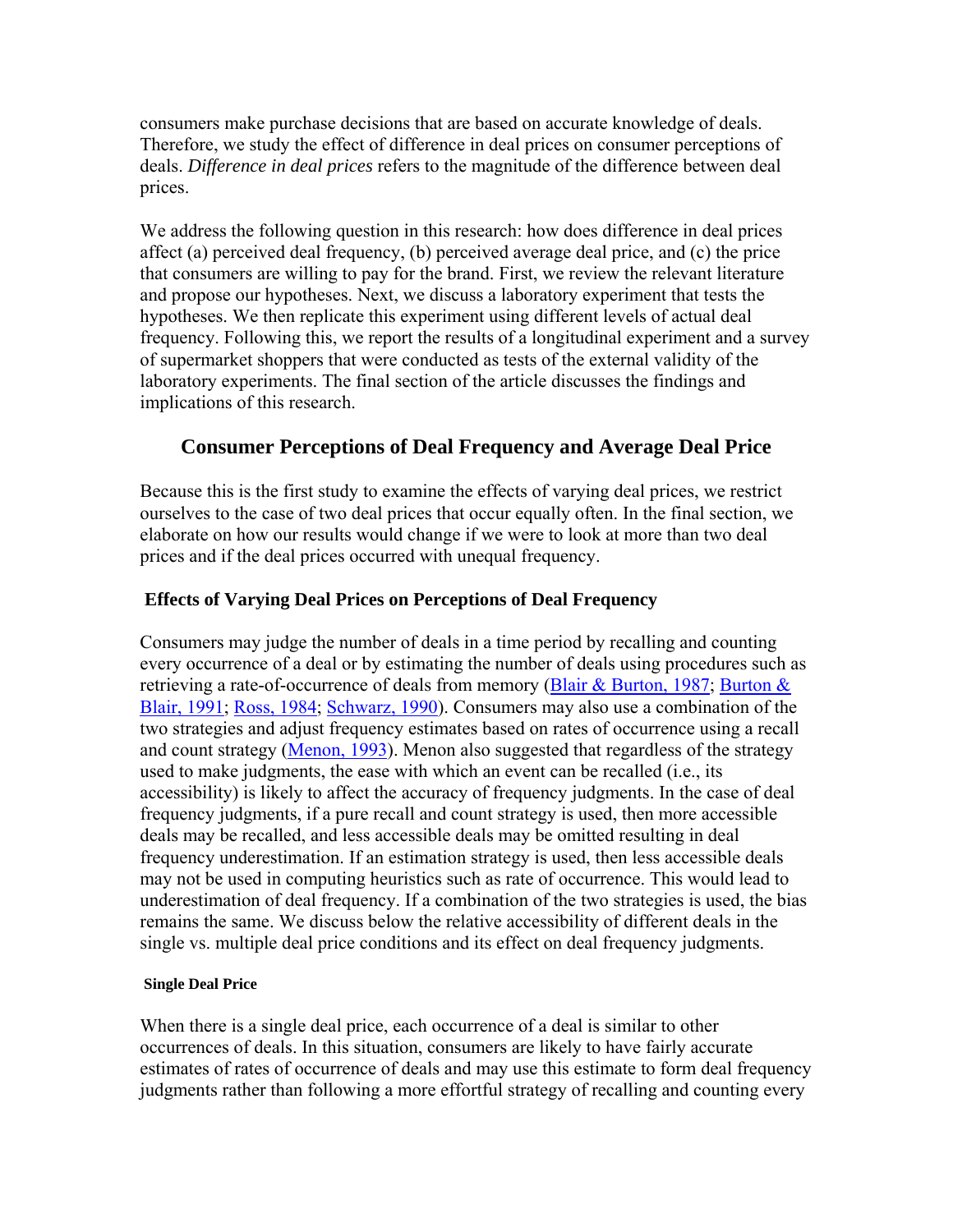occurrence of a deal (Menon, 1993). For example, if they encounter a deal for 1 week in every month at the same price, they are likely to store the rate of occurrence of once a month after observing this pattern over time.

#### **Two Deal Prices**

When a product has two different deal prices over time, the higher of the two deal prices may not be encoded as a deal. If this is so, then the higher deal price is less likely to be recalled than the lower deal price resulting in underestimates of deal frequency. Even if the higher deal price is encoded as a deal, the lower deal price (i.e., the deal price yielding the larger discount) is likely to be more easily recalled than the higher deal price for two reasons. First, if we assume that most consumers are motivated to buy the product at a lower price, then the lower deal price is likely to be more salient than the higher deal price. Second, even though both deal prices are lower than the regular price, the lower priced deal has a greater contrast with the regular price compared with the higher priced deal, thus increasing its salience.

This greater salience of the lower priced deal is likely to have two effects. As explained above, lower priced deals are likely to be easier to recall than higher priced deals (Blair  $\&$ Burton, 1987; McArthur, 1981). Second, recall of higher priced deals is likely to be inhibited as a result of *output interference,* which states that recall of a subset of information results in the reduced recall of the rest of that information (Rundus, 1973). The more salient lower priced deals are likely to be recalled first, and this recall is likely to inhibit recall of the higher priced deals.

The ease of recall of lower priced deals, combined with the inhibited recall of higher priced deals, is likely to result in underestimation of overall deal frequency. As discussed earlier, this result is expected regardless of the strategy used to make deal frequency judgments.

The discussion has so far led to the following hypotheses:

When there are two deal prices (occurring with equal frequency), perceived deal frequency of the higher priced deal is likely to be lower than perceived deal frequency of the lower priced deal. (Hypothesis 1) Perceptions of overall deal frequency are likely to be (a) less accurate and (b) lower when there are two deal prices compared with a single deal price. (Hypothesis 2)

## **Effects of Varying Deal Prices on Perceptions of Average Deal Price**

We hypothesized that deal frequency would be underestimated when deals are offered at two different prices compared with a single deal price because of easier recall of the lower deal price compared with the higher deal price. Easier recall of the lower deal price is also expected to affect perceptions of average deal price.

#### **Single Deal Price**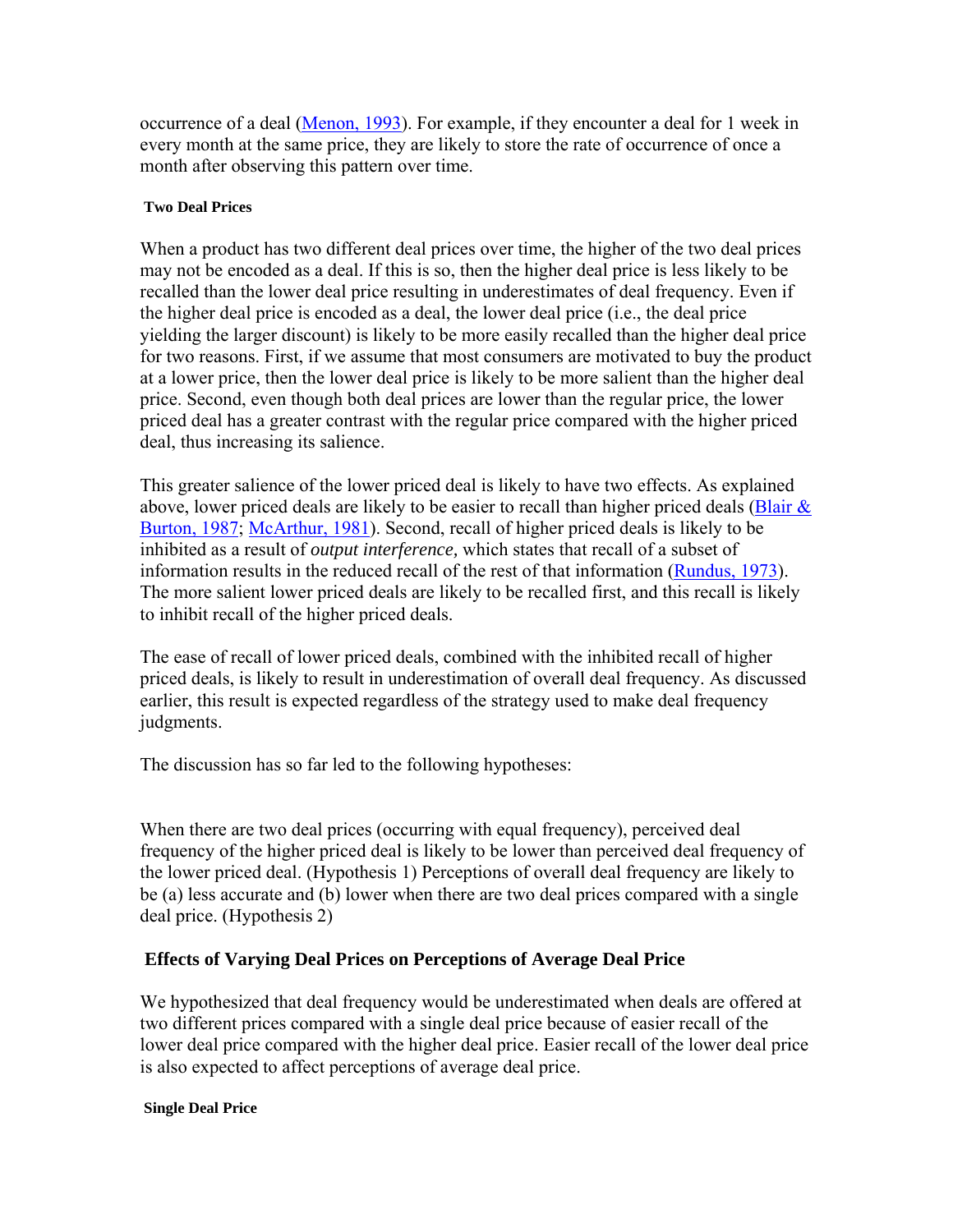Perceptions of average deal price are likely to be more accurate when there is repeated exposure to a single deal price versus exposure to different deal prices. Average deal price is the same as the single deal price in this condition and does not need to be calculated as it does in the two deal prices condition. Computation of the average deal price in the single deal price condition involves recall of only one deal price, whereas in the two deal price condition both prices need to be recalled. The accuracy of the average deal price is, therefore, expected to be greater in the single deal price condition compared with the two deal price condition.

#### **Two Deal Prices**

As discussed in the section on perceptions of deal frequency, the lower priced deals are likely to be more salient than the higher priced deals. This greater salience of the lower priced deal can affect perceptions of average deal price in two ways. First, consumers may use heuristics to judge the average deal price. In this situation, the more salient lower deal price may be used as an anchor to make judgments of average deal price, and this process may result in judgments that are close to the lower deal price. The anchor is likely to be insufficiently adjusted by the higher deal price (Tversky & Kahneman, 1974). The weight of the anchor relative to the adjustment may be influenced by contextual cues such as the perceived frequency of the anchor deal price relative to the higher deal price (Einhorn & Hogarth, 1986). According to Hypothesis 1, perceived frequency of the anchor (lower deal price) will be greater than the perceived frequency of the adjustment (the higher deal price). Hence, even if adjustment occurs, it is likely to be insufficient.

If consumers are motivated and able to process the price information, they may use an effortful strategy and compute the average deal price. In this case also, the lower priced deal may affect judgments of average deal price through its effect on deal frequency judgments. In computing the average deal price, the lower deal price will be given a greater weight because of its higher perceived frequency (Hypothesis 1), resulting in a lower mean perceived deal price. Hence, regardless of whether consumers rely on heuristics or compute the average deal price, perceptions of average deal price are likely to be lower when there are two deal prices compared with a single deal price. Therefore:

The perceived average deal price is likely to be (a) less accurate and (b) lower when there are two deal prices compared with a single deal price. (Hypothesis 3)

# **Price Consumers Are Willing to Pay**

How do perceptions of deal frequency and price affect consumer behavior? One indicator of purchase likelihood is the price that consumers are willing to pay for the brand. This measure has been widely used in the social sciences (Ajzen & Driver, 1992; D. P. Green & Blair, 1995). Price willing to pay may not be an unbiased indicator of purchase likelihood because it does not imply that purchases will necessarily be made at the stated price. However, prior research has found that the price respondents are willing to pay is correlated with actual purchasing behavior (Banks, 1950; Gabor, 1985; P. Green & Tull,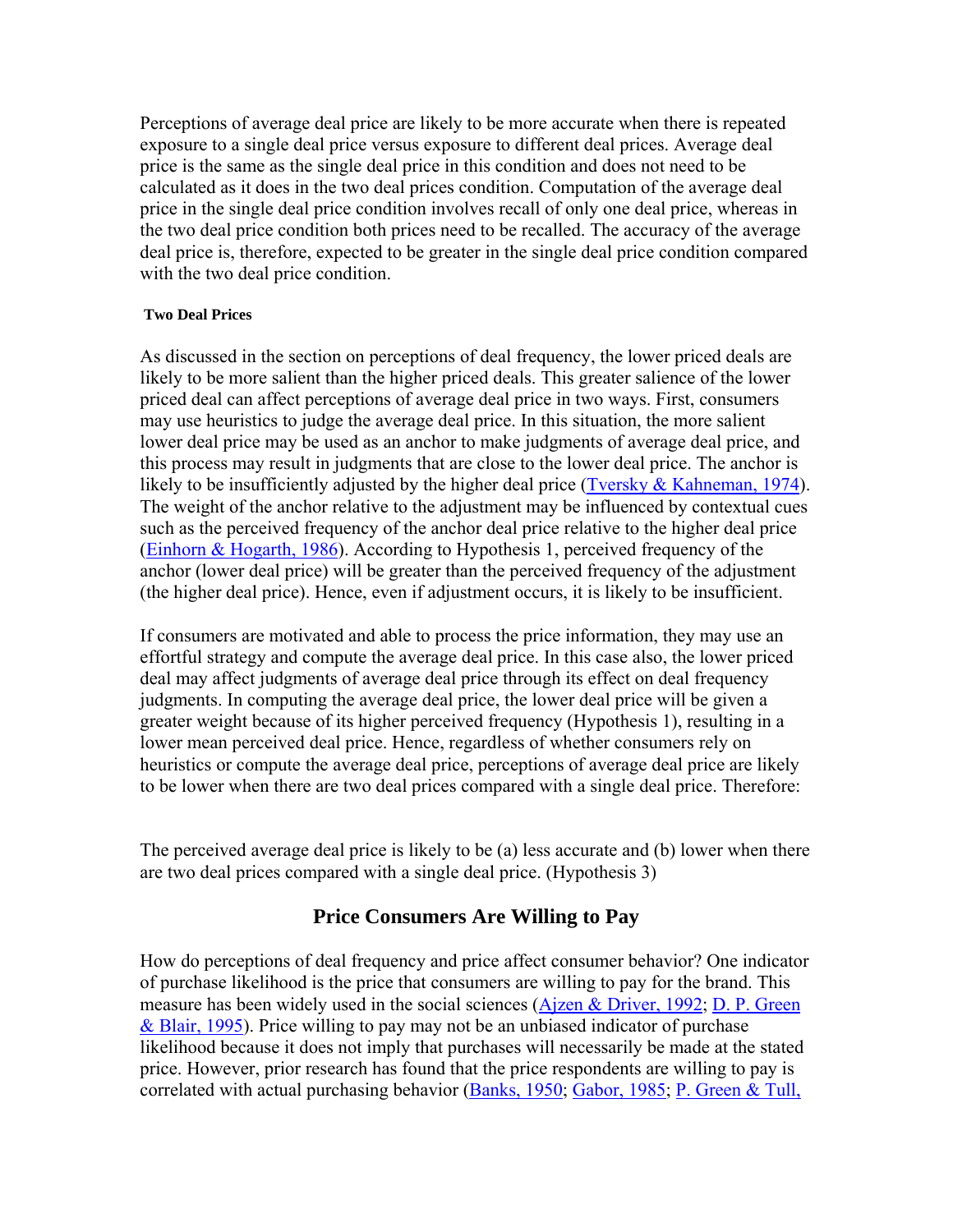1978; Udell, 1965) and that people report the same "price willing to pay" regardless of whether they have to back up their responses with a cash payment (Bohm, 1972; Dickie, Fisher, & Gerking, 1987). Therefore, we consider the effects of perceived deal frequency and average deal price on the price that consumers are willing to pay for the brand.

Hypotheses 1, 2, and 3 predict that varying deal prices is likely to affect perceptions of deal frequency and average deal price. Past research has shown that these perceptions have an effect on the price that consumers are willing to pay for a brand. In terms of deal frequency, it has been shown that consumers are willing to pay less for a brand as perceived deal frequency increases (Kalwani & Yim, 1992; Krishna, 1991). In terms of deal price, past research suggests that consumers are willing to pay more for a brand as perceived average deal price increases (Kalwani & Yim, 1992; Monroe & Petroshius, 1981). We hypothesize that varying deal prices is likely to affect perceptions of both deal frequency and average deal price. Hence, varying deal prices is also likely to affect the price that consumers are willing to pay for a brand.

Compared with a single deal price situation, perceptions of deal frequency (Hypothesis 2b) and average deal price (Hypothesis 3b) are expected to be lower when there are two deal prices. However, given the opposing effects of these variables on the price consumers are willing to pay, it is not clear which effect will be stronger. Furthermore, when deals do not occur every week, consumers may also use perceptions of regular price and regular price frequency to judge average price. Perceptions of average price (across deal price and regular price purchase occasions) may also be used as input to decide on a price that the consumer is willing to pay. The effect of varying deal prices on price that consumers would be willing to pay for a brand is examined as an exploratory issue in this article. Studying the prices that consumers are willing to pay can provide insight into biases in consumer decision making and has implications for consumer welfare. For example, if results reveal that consumers are willing to pay more for the brand when there are two deal prices, then manufacturers can exploit such biases by offering multiple deal prices and then charging higher prices for the brand.

# **General Method: Experiments 1, 2, and 3**

The hypotheses were tested in an interactive computer-simulated environment. Computer-simulated shopping experiments have been used previously by many researchers to study the effect of different price sequences on purchase behavior (Buyukkurt, 1986; Krishna, 1991 , 1994; Urbany, Bearden, & Weilbaker, 1988). In addition, similar results have been obtained by using laboratory settings and scanner data (Simonson & Winer, 1992) and laboratory settings and real shopping trips (Burke, Harlam, Kahn, & Lodish, 1992).

The soft drink product category was chosen for three reasons. First, in a pretest we found that most college students purchased soft drinks frequently in the grocery store. Second, this product category has been used in past research and has been successful in maintaining participant interest (McAlister, 1982). Third, Burke et al. (1992) found that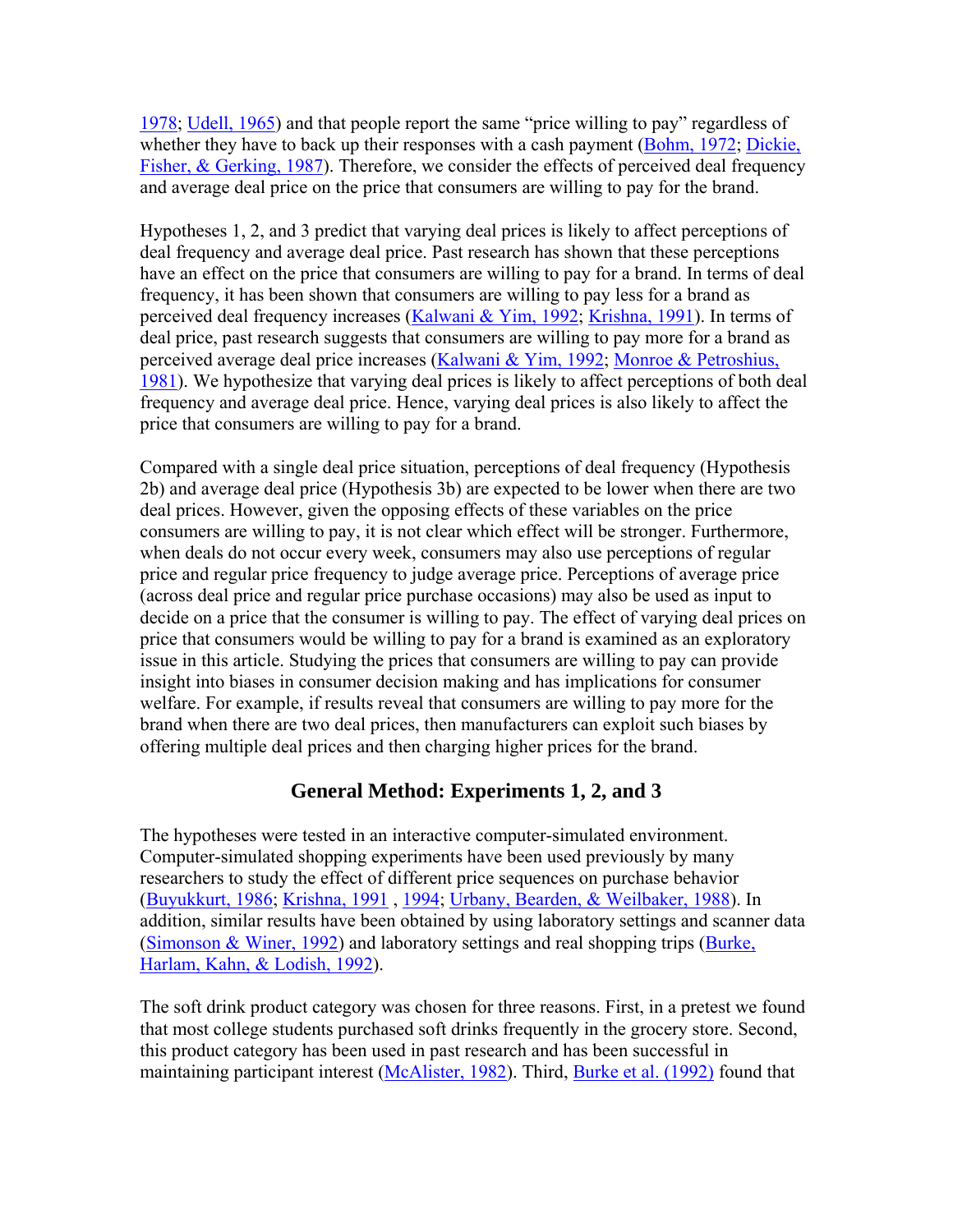laboratory experiments using soft drinks closely paralleled real shopping trips in terms of brand-switching, average length of run, and market share.

### **Independent Variables**

Deal prices were varied in a between-subjects experimental design. Three points on the deal price difference continuum were selected: single deal price (\$1.09), small difference (two deal prices: \$0.99 and \$1.19), and large difference (two deal prices: \$0.79 and \$1.39). Both small and large differences were used to operationalize the two deal price condition in order to test the generalizability of our results. We selected the levels for small and large difference in deal prices on the basis of two pretests and on a survey of deal prices for soft drinks.

The first pretest was done to ensure that prices in all deal price conditions (especially the high deal price in the large difference condition) were encoded as deals. This was done with an adaptation of Monroe's (1971) own-category experimental technique. We informed 25 graduate students about the regular price of a 2-L soft drink (\$1.59). They were then presented with a series of deal prices ranging from \$0.29 to \$1.69 at 10-cent intervals. Prices were arranged in random order, and this order was varied among the participants. Each participant classified the prices into one of the following five categories: "The deal price is too low. I cannot believe that it's a true deal price"; "This is a good deal price"; "This is an acceptable deal price"; "This is not a good enough discount to call it a sale"; and "This is not a sale." All participants labeled \$1.59 and \$1.69 in the fifth category indicating that they took the test seriously. Deal prices used in the four experiments reported here (\$0.79, \$0.99, \$1.09, \$1.19, and \$1.39) were considered good or acceptable deals by all participants.

A second pretest was done for two reasons, first, to establish that the lower of the two deal prices in each of the two deal price conditions was perceived to be more attractive than the higher of the two deal prices (given that from the first pretest all deal prices were perceived to be deals) and second, to ensure that the difference between the low and high deal prices was perceived to be significantly smaller in the small difference condition compared with the large difference condition. We pretested eight different prices (\$0.79, \$0.89, \$0.99, \$1.04, \$1.09, \$1.19, \$1.29, and \$1.39) by asking 19 students to rate each deal price on a 11-point scale anchored with *not an attractive price reduction* and *extremely attractive price reduction.* The deal prices were presented in two random orders across participants. The regular price (\$1.59) was presented along with each deal price.

On the basis of the pretest results, we chose \$0.99 and \$1.19 as the prices for the small deal difference and \$0.79 and \$1.39 as the prices for the large deal difference conditions. These prices ensured that the mean deal price was constant across both conditions. The mean deal price of \$1.09 was thus chosen to be the deal price in the single deal price condition. Also, for both conditions, the lower of the two deal prices was perceived to be more attractive than the higher of the two deal prices; \$0.99 versus \$1.19, attractiveness *M* s = 9.42 versus 7.10, *t* (18) = 6.60,  $p < .01$ ; \$0.79 versus \$1.39, attractiveness *M* s =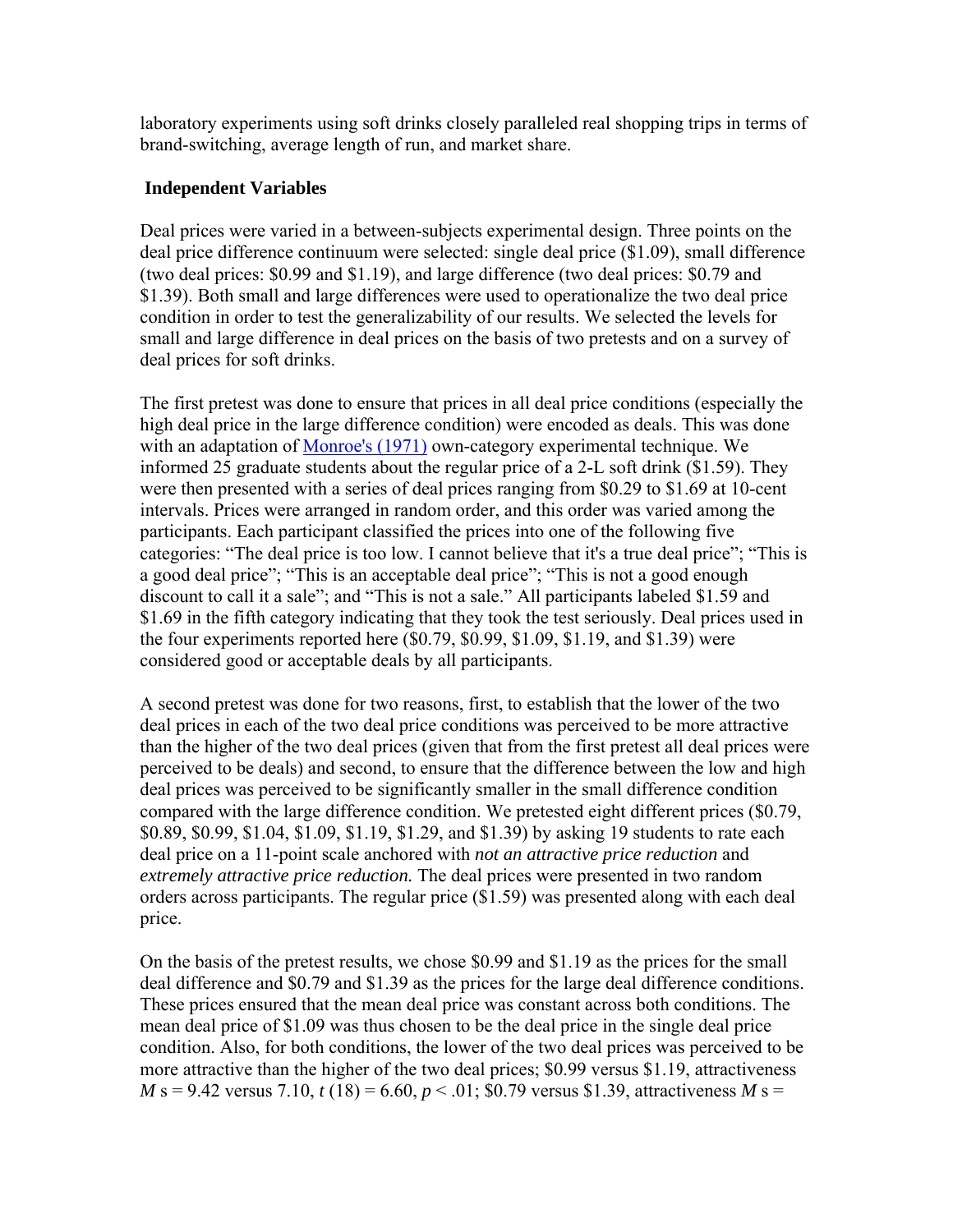10.52 versus 5.52,  $t(18) = 12.82$ ,  $p < 0.01$ . Furthermore, the difference in attractiveness between the low and high deal price was perceived to be significantly less in the small difference condition prices compared with the large difference condition prices; mean differences = 2.32 versus 5.00,  $t(18) = 8.76$ ,  $p < .01$ .

We also surveyed supermarket prices to ensure that these price differences were realistic. We found support for the small and large difference in deal prices that emerged from the pretest. The survey showed that the difference in deal prices for the same brand of soft drinks ranged from 20 cents to 50 cents across stores. This is similar to the difference levels that we chose to operationalize small (deal price difference of 20 cents) and large difference (deal price difference of 60 cents). Furthermore, the specific prices used in the experiment were also found to occur sometimes in the market.

## **Actual Deal Frequency, Average Deal Prices, and Regularity**

In Experiment 1, in all three deal price conditions (single, small difference, and large difference), six deals occurred in 24 weeks. In the multiple deal price conditions, each deal occurred three times. Average deal price was \$1.09 under all three levels of deal price difference. Because the regularity of deals can also affect the accuracy of perceptions of deal frequency (Krishna, 1991), this factor was controlled by using a regular dealing pattern. Thus, deals occurred at equally timed intervals in all conditions.

## **Participants**

There were 96 graduate business school students in Experiment 1 who made purchase decisions for soft drinks for 24 weeks compressed into a single experimental session. They were each paid \$5.00. Thirty-two students were randomly assigned to each of the three deal price difference conditions. In Experiments 2 and 3, there were 60 participants each with 20 randomly assigned to each condition.

## **Procedure**

A handout that described the experimental procedure was given to each participant prior to the experiment. The experimental procedure was described again to the participants when they started the computer task. During the experiment, participants were encouraged to deliberate as much as they normally would for such purchases.

Participants were informed that they were shopping in a foreign country where prices and promotions were very different from those in the United States. They were told that they consumed a 2-L bottle of soda per week and so were forced to purchase at least one bottle for the week's consumption when they had no stock. They incurred some cost when they had extra bottles in stock (10 cents per bottle per week). To ensure that all participants had the same goal during the experiment, they were given the objective of minimizing the cost of purchasing and storing soda. The objective of cost minimization is likely to operate in grocery shopping and gives the experiment greater validity.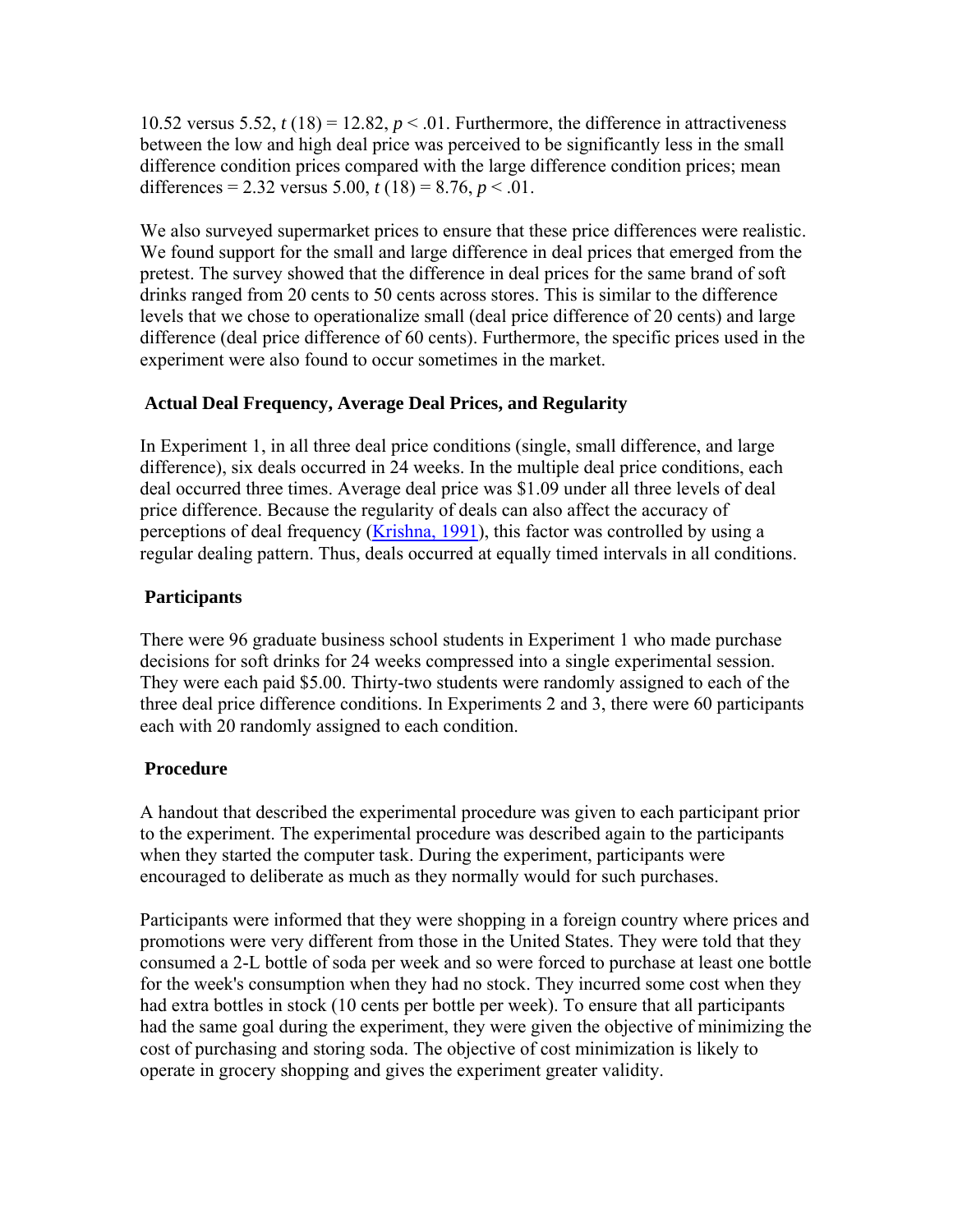Participants were shown prices of one brand of soda in each of the 24 simulated weeks, one price at a time, on the computer screen. They were instructed to make purchase decisions (whether to buy and if so, the quantity they would like) on each screen (i.e., each week). When the brand was on sale, the screen showed the deal price and indicated that soft drinks were "on-sale," similar to having an on-sale tag in the supermarket.

### **Dependent Measures**

At the end of the 24 simulated weeks, participants were instructed to provide answers to the following questions as best as they could. The question on price willing to pay was asked first, followed by questions on average deal price, deal frequency, and regular price.

#### **Price Willing to Pay**

What price would you be willing to pay for soda in this country?

#### **Perceived Average Deal Price**

To the best of your knowledge, what was the average deal price for soda, i.e., when it was offered on sale?

### **Perceived Deal Frequency**

To the best of your knowledge, how many times in 24 weeks was soda offered on sale?

#### **Process Issues**

To delineate the process by which the overall number of deals is assumed to be underestimated, we asked participants in the two deal price condition in Experiment 1 to respond to the following questions after responding to the questions above. Each question was presented on a different screen.

(1)Did you realize that when soda was offered on sale it was at two different prices?

(2a)To the best of your knowledge, what was the lower deal price at which soda was offered on sale, i.e., the deal price at which you got a higher discount? (2b)To the best of your knowledge, how many times was soda offered on sale at this price?

(3a)To the best of your knowledge, what was the higher deal price at which soda was offered on sale, i.e., the deal price at which you got a lower discount?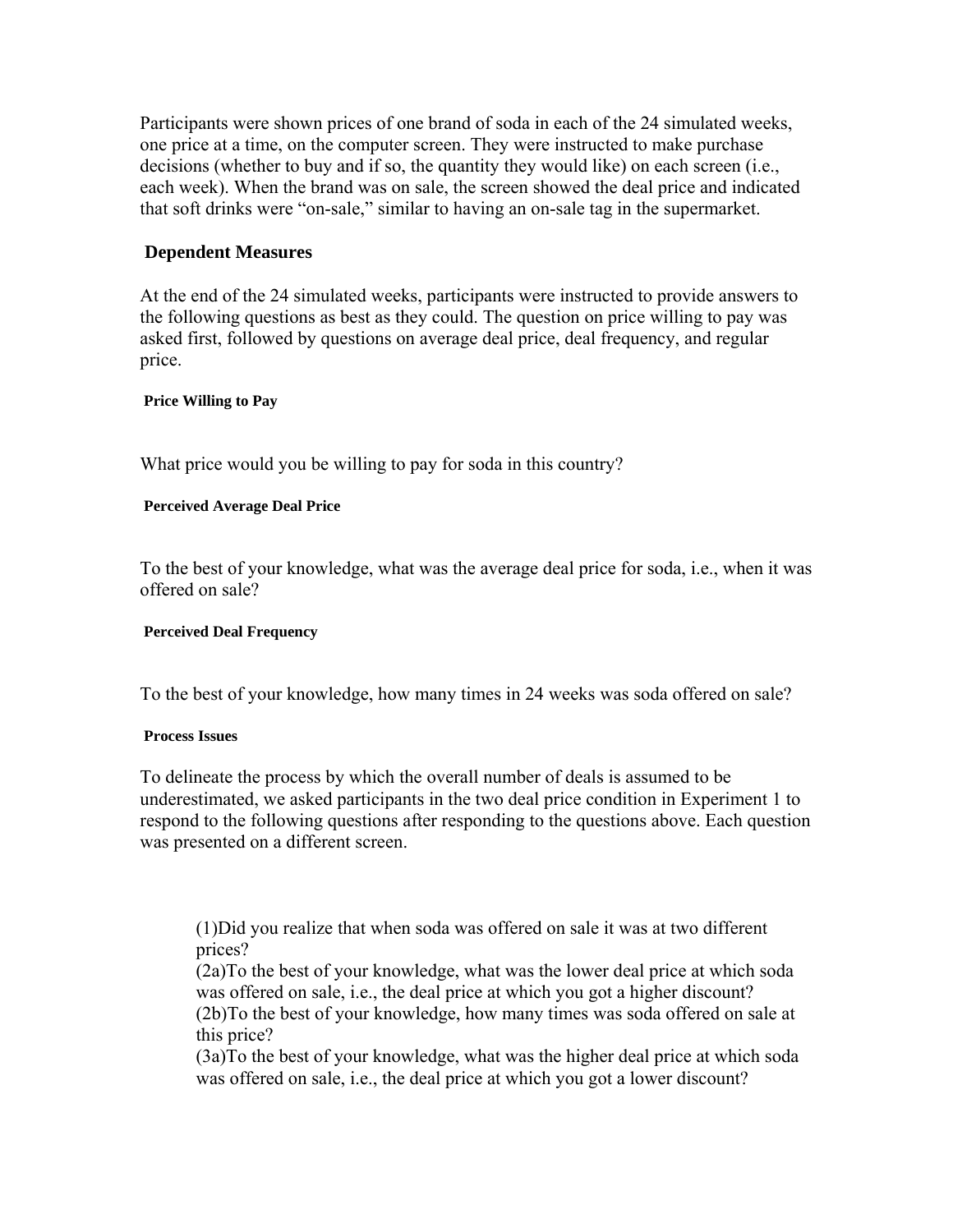(3b)To the best of your knowledge, how many times was soda offered on sale at this price?

### **Order Effects**

To control for primacy effects found in earlier research (Buyukkurt, 1986), we counterbalanced the order in which participants were exposed to the deal prices across participants. In Experiment 1, half of the participants were exposed to the regular price first, and half of the participants were exposed to the deal price first. Furthermore, in the multiple deal price conditions, half of the participants were exposed to the lower deal price first, and half of the participants were exposed to the higher deal price first. Thus, we had 10 conditions in all (2 for the single deal price scenario and 4 each for the two multiple deal price scenarios). None of these order variables had any main or interaction effects on the dependent variables, and they were therefore dropped from subsequent analyses. Table 1 provides an overview of the prices seen by participants in Experiment 1. Only the order of the two deal prices was counterbalanced in Experiments 2 and 3.

# **Experiment 1**

Most participants recalled the regular price correctly indicating that they were involved in the task. Furthermore, at the end of the experiment, all participants took the option of learning more about the study, suggesting a high level of interest in the experiment. Prior to the debriefing, in order to check for demand effects, we asked participants their opinion of the purpose of the experiment. Most participants erroneously believed that the experiment tested how well consumers can minimize costs or that the experiment tested how deals affect purchase quantity.

### **Hypotheses Tests**

Table 2provides the mean perceived deal frequency, perceived average deal price, and the price that participants were willing to pay in each condition. $<sup>1</sup>$ </sup>

### **Perceptions of Deal Frequency**

Hypothesis 1 predicts that perceptions of the frequency of the higher priced deal will be lower than perceptions of the frequency of the lower priced deal.<sup> $2$ </sup> Participants estimated deal frequency in whole numbers, that is, the number of weeks out of 24 where a deal occurred. Therefore, the mean may not be a very illuminating indicator of perceptions of deal frequency. We therefore examined the median perceived deal frequency in each condition to test the hypothesis. $<sup>3</sup>$  In the small difference condition as well as in the large</sup> difference condition, the median perceived frequency of the higher priced deal was lower than that of the lower priced deal  $(Mdn s = 2 \text{ vs. } 3$ ; actual = 3, for both higher and lower priced deals). A Wilcoxon matched-pairs signed ranks test was used to test the significance of this difference. The test revealed that the difference in location of perceived deal frequency of the higher priced deal versus the lower priced deal was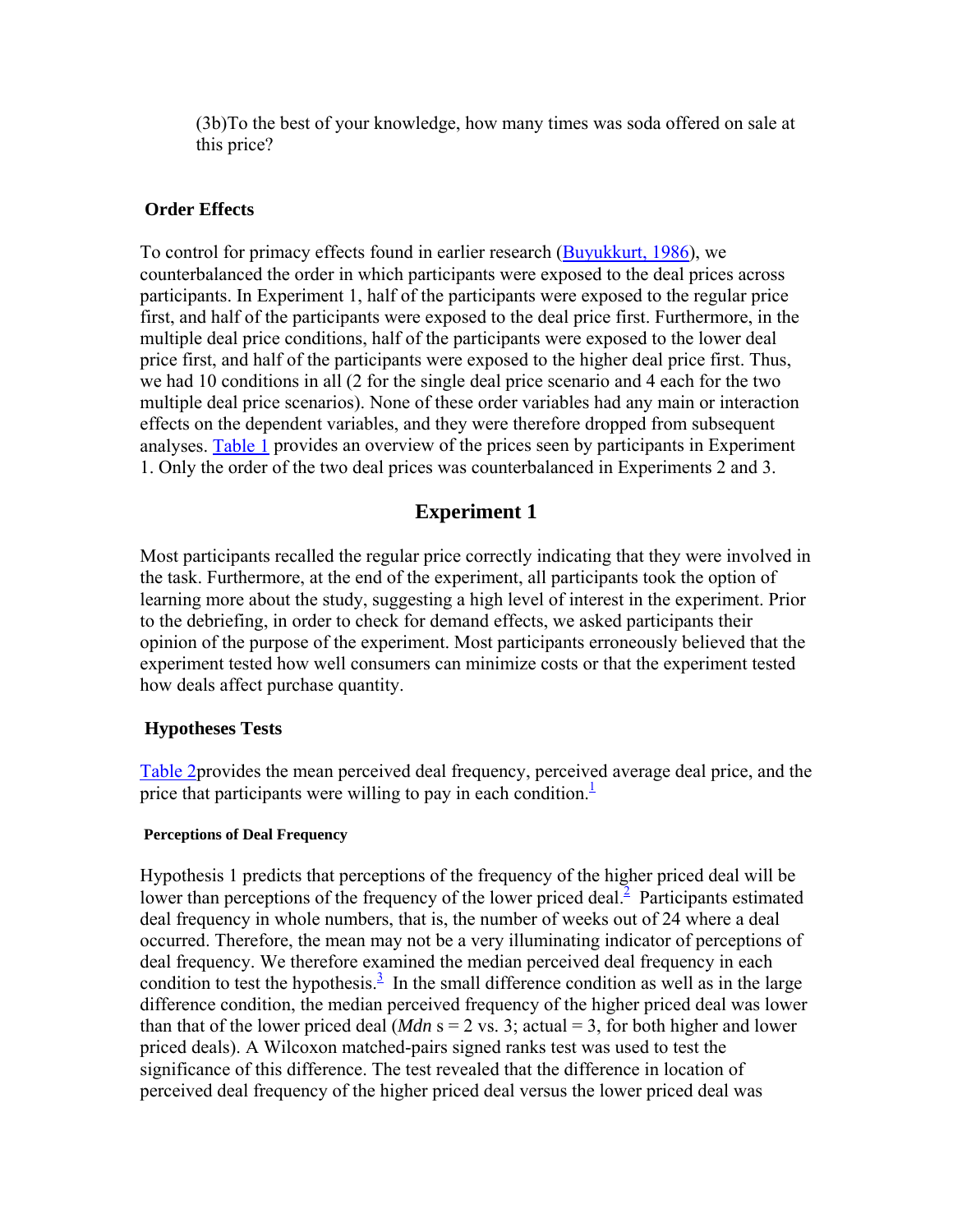significant in both conditions; small difference condition,  $z = 2.30$ ,  $p < .05$ ; large difference condition,  $z = 2.07$ ,  $p < .05$ . Hypothesis 1 is therefore supported.<sup>4</sup>

Hypothesis 2a states that perceptions of overall deal frequency are likely to be less accurate when there are two deal prices compared with a single deal price. Analysis of variance (ANOVA) on the absolute difference between the actual deal frequency (i.e., six deals) and perceived deal frequency revealed a significant main effect for difference in deal prices,  $F(2, 93) = 10.54$ ,  $p < .01$ . Follow-up contrast tests revealed that the difference between actual and perceived deal frequency was greater in the small difference in deal prices condition compared with the single deal price condition;  $M = 0.75$  versus 0.19;  $F(1, 93) = 9.63$ ,  $p < 0.01$ . This difference was also greater in the large difference in deal price condition compared with the single deal price condition;  $M = 1.00$  versus 0.19;  $F(1, 93) = 20.10$ ,  $p < .01$ . Hypothesis 2a is therefore supported in the small and large difference conditions.

Hypothesis 2b states that deal frequency is perceived to be lower when there are two deal prices compared with a single deal price. The median perceived deal frequency in the single deal price condition (i.e., six deals) was greater than the median in the other two conditions (five deals in each of the two conditions). Nonparametric median tests revealed that the median deal frequencies are significantly different across the three deal price difference conditions,  $\chi^2$  (2, *N* = 96) = 19.50, *p* < .01. Follow-up median tests revealed that the median deal frequency in the single deal price condition was significantly higher than that in the small difference condition,  $\chi^2$  (1, *N* = 64) = 8.80, *p* < .01, and in the large difference condition;  $\chi^2$  (1, *N* = 64) = 16.80, *p* < .01. Hypothesis 2b is therefore supported. $\frac{5}{5}$ 

As discussed earlier, the underestimation of deal frequency when there are two deal prices compared with a single deal price can be due to encoding biases (i.e., the higher deal price is not encoded as a deal) or retrieval biases (i.e., the lower deal price is more accessible than the higher deal price). We controlled for the encoding bias by pretesting all deal prices used to ensure that they were encoded as deals. In addition, results support the retrieval bias explanation. This can be seen based on the following results. Given the regular price of \$1.59, the higher priced deal in the large difference in deal prices condition (\$1.39) was less likely to be encoded as a deal than the higher priced deal in the small difference in deal prices condition (\$1.19). However, results reveal that the perceived frequency of the higher priced deal was not significantly different in the small versus large difference in deal prices conditions (2.32 vs. 2.22). Thus, perceptions of deal frequency appear to be less accurate when there are two deal prices as a result of the greater accessibility of the lower priced deal in memory.

#### **Perceptions of Average Deal Price**

Hypothesis 3a states that the perceived average deal price is less accurate when there are two deal prices compared with a single deal price. An ANOVA on the absolute value of the difference between actual (i.e., \$1.09) and perceived average deal price revealed a significant effect of difference in deal prices,  $F(2, 93) = 38.35$ ,  $p < .01$ . Contrast tests revealed that the difference between the actual (\$1.09) and perceived average deal price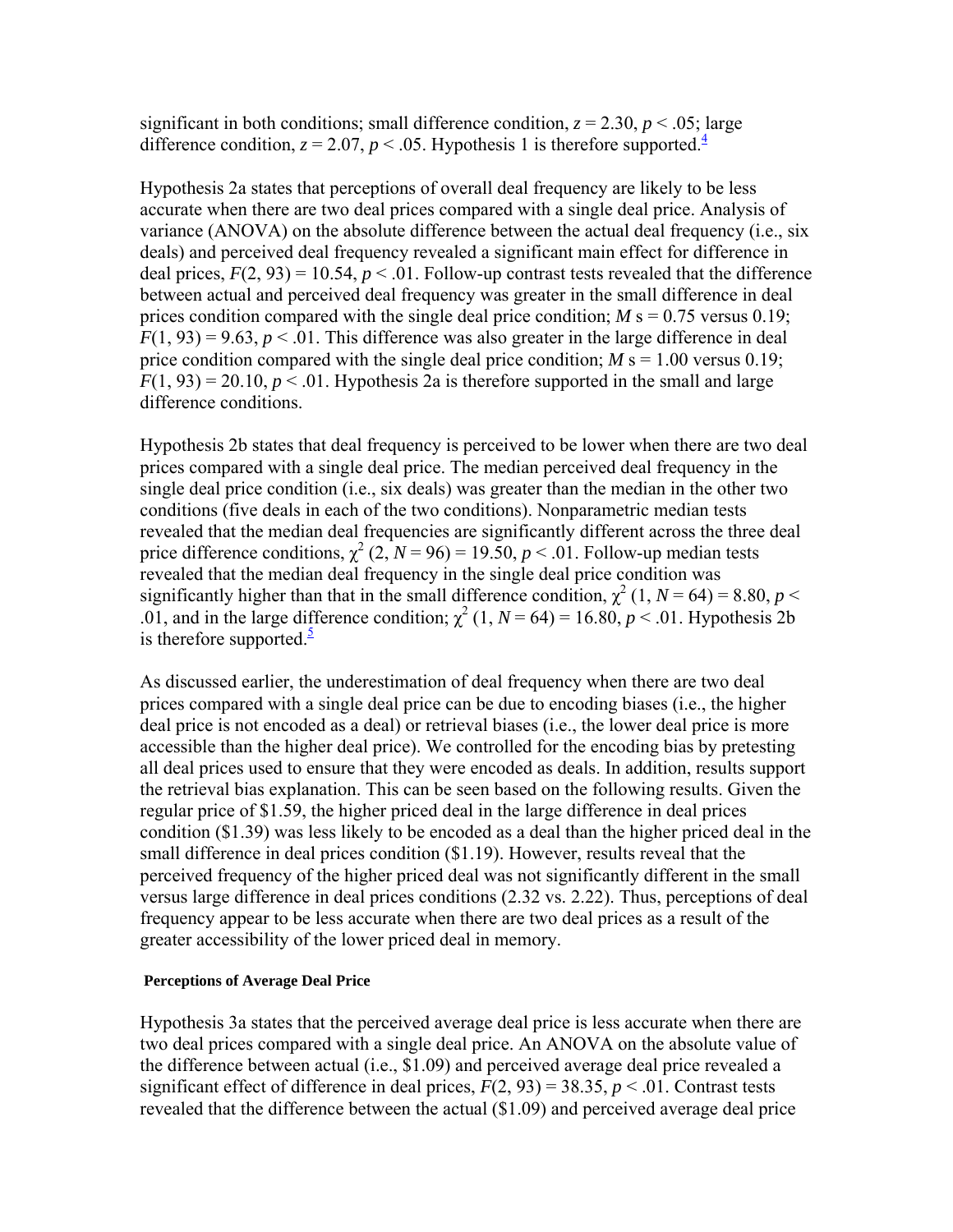was significantly greater when there were two deal prices compared with a single deal price in the small difference in deal prices condition;  $M = 0.06$  versus 0.001;  $F(1, 93) =$ 8.86,  $p < 0.01$ . This result also held in the large difference in deal prices con dition; *M* s = 0.16 versus 0.001;  $F(1, 93) = 74.33$ ,  $p < .01$ . Hypothesis 3a is therefore supported.

Hypothesis 3b states that perceptions of average deal price will be significantly lower when there are two deal prices compared with a single deal price. An ANOVA revealed a significant main effect of difference in deal prices on perceptions of average deal price,  $F(2, 93) = 3.76$ ,  $p < .05$ . Follow-up analyses revealed that perceived average deal price was lower in the small difference versus single deal price condition (\$1.06 vs. \$1.09), but the difference was not significant,  $F(1, 93) = 1.60$ ,  $p = .20$ . How ever, the contrast between the large difference and single deal price condition was significant;  $M = $1.01$ versus \$1.09,  $F(1, 93) = 7.52$ ,  $p < .01$ . Hypothesis 3b is supported when the two deal prices have a large difference.

Thus, perceived average deal price is lower in the multiple deal price conditions versus the single deal price condition, but this occurs only when there is large difference in deal prices. There may be no difference between perceived average deal price in the single and small difference conditions because of the small disparity between the prices used in these two conditions (\$0.99 and \$1.19 in the small difference condition vs. \$1.09 in the single deal price condition). Results on perceived deal frequency and average deal price from two replications of Experiment 1 are presented in the next section followed by a discussion of the results on price willing to pay.

# **Experiments 2 and 3**

To test the robustness of our results, we replicated the experiment varying the frequency of deals. The experiment was replicated in two different actual deal frequency scenarios: four deals in 24 weeks (Experiment 2) and eight deals in 24 weeks (Experiment 3). There were 60 participants in each experiment. Deal frequency was varied across the experiments because actual frequency of an event can affect the process used to arrive at a frequency judgment (Blair & Burton, 1987; Burton & Blair, 1991). Our earlier discussion of these processes suggests that the results should remain the same regardless of the underlying frequency estimation process.

Table 3provides the results for the two replications. Only judgments of average deal price and overall deal frequency were collected in these experiments. Data on recall of each of the two deal prices and their frequency were not collected.

A comparison of results with the first experiment reveals that the substantive results remain unchanged. Small deal price difference results in lower estimations of deal frequency compared with a single deal price but not lower perceptions of average deal price. Large deal price difference results in lower estimations of both deal frequency and average deal price compared with a single deal price scenario.<sup>6</sup>

# **Computation of Average Deal Price**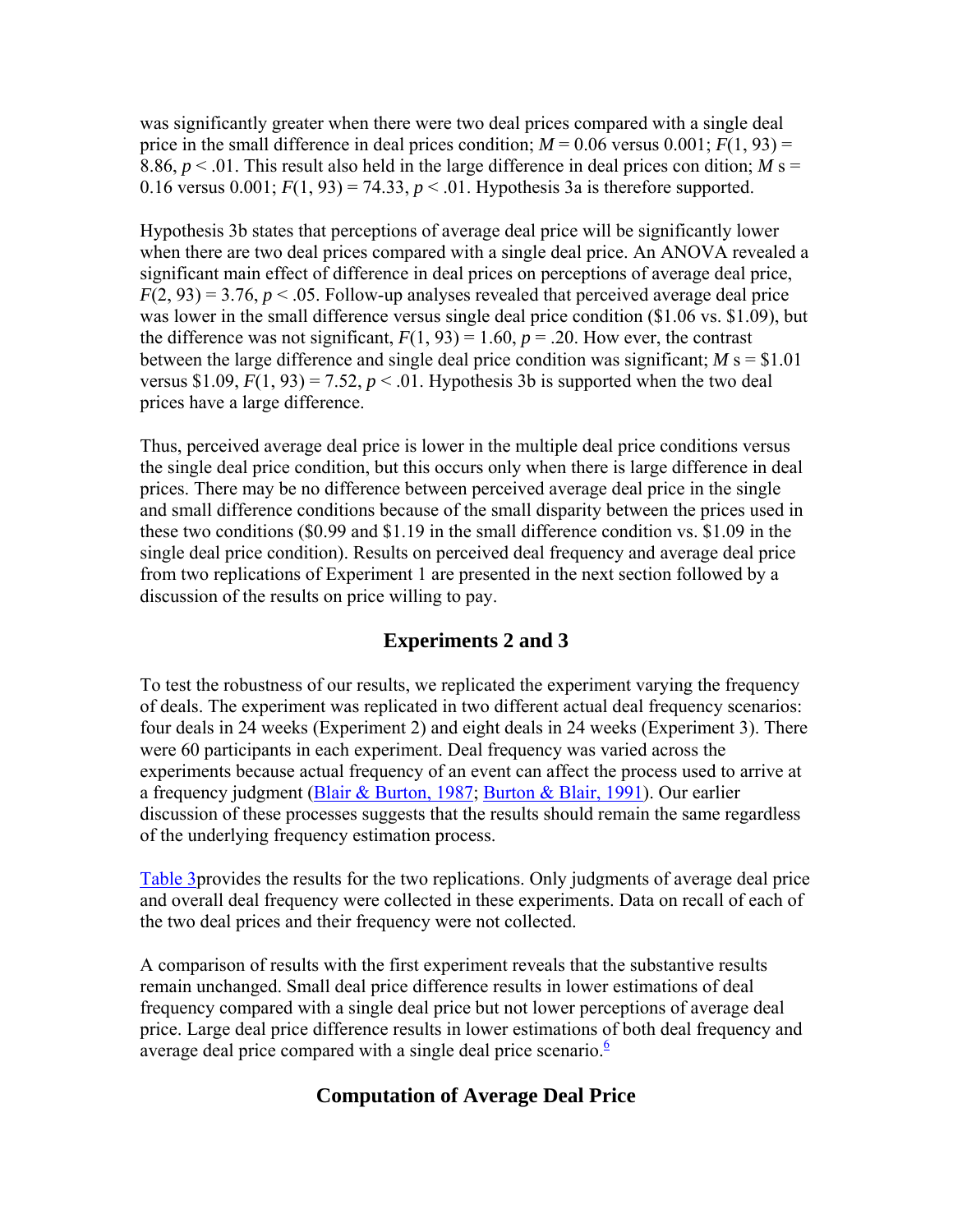As discussed above, judgments of average deal price may be made by relying on heuristics such as anchor and adjust or by computing the average deal price. Both processes are likely to result in the observed underestimation of average deal price. The data are therefore consistent with both processes. Given the nature of our data, we cannot test whether participants used the anchor and adjust process. To test whether participants used the averaging process, we computed the mean perceived deal price for each participant as a weighted mean of perceived deal prices (weighted by perceived deal

Average deal price (DP) = 
$$
\frac{\sum_{i=1}^{n} (DP_i \times DF_i)}{\sum_{i=1}^{n} DF_i},
$$
 (1)

frequency):

where *DF*  $_i$  = perceived frequency of deals with perceived deal price *DP*  $_i$ , and  $n =$ perceived number of different deal prices.

We collected data on perceptions of frequency of lower priced and higher priced deals in Experiment 1. Using these data, we found that the weighted mean of perceived deal prices was highly correlated with participants' perceived average deal price ( $R^2$  = .69,  $p<$  01). Adding perceived frequencies of the lower and higher deal price in the next step of the hierarchical regression did not significantly improve the regression results ( $R^2 =$ .71,  $F_{\text{change}} = 1.74$ ,  $p > .15$ ). Thus, consumers may use a weighted mean of perceived deal prices (weighted by their respective perceived frequencies) in arriving at their perception of average deal price. They may not use perceived deal frequencies of the lower and higher deal prices as contextual cues over and above the weighted mean in their perception on average deal price. The most interesting implication of this model is that the frequency and price of the deal interact in the calculation of average deal price. This implies that perceived deal prices will not affect perceptions of average deal price as much if the perceived deal frequency is low versus when it is high. Support for this process does not rule out the possibility that participants used an anchor and adjust process to arrive at judgments of average deal price. Regardless of the underlying process, average deal price is likely to be underestimated as a result of the underestimation of the deal frequency of higher priced deals.

## **Deal Price Difference and Price Willing to Pay**

As discussed earlier, the price that consumers are willing to pay in each of the deal price difference conditions is difficult to predict. This is because two variables (perceived deal frequency and perceived average deal price) that are affected by deal price difference have opposite effects on the price that consumers are willing to pay, and it is not clear which effect will dominate. Furthermore, the two variables may have a joint effect, such that the effect of perceived average deal price on price willing to pay may depend on perceived deal frequency. More frequent deal prices may be given a greater weight than less frequent deal prices. We now turn to this issue.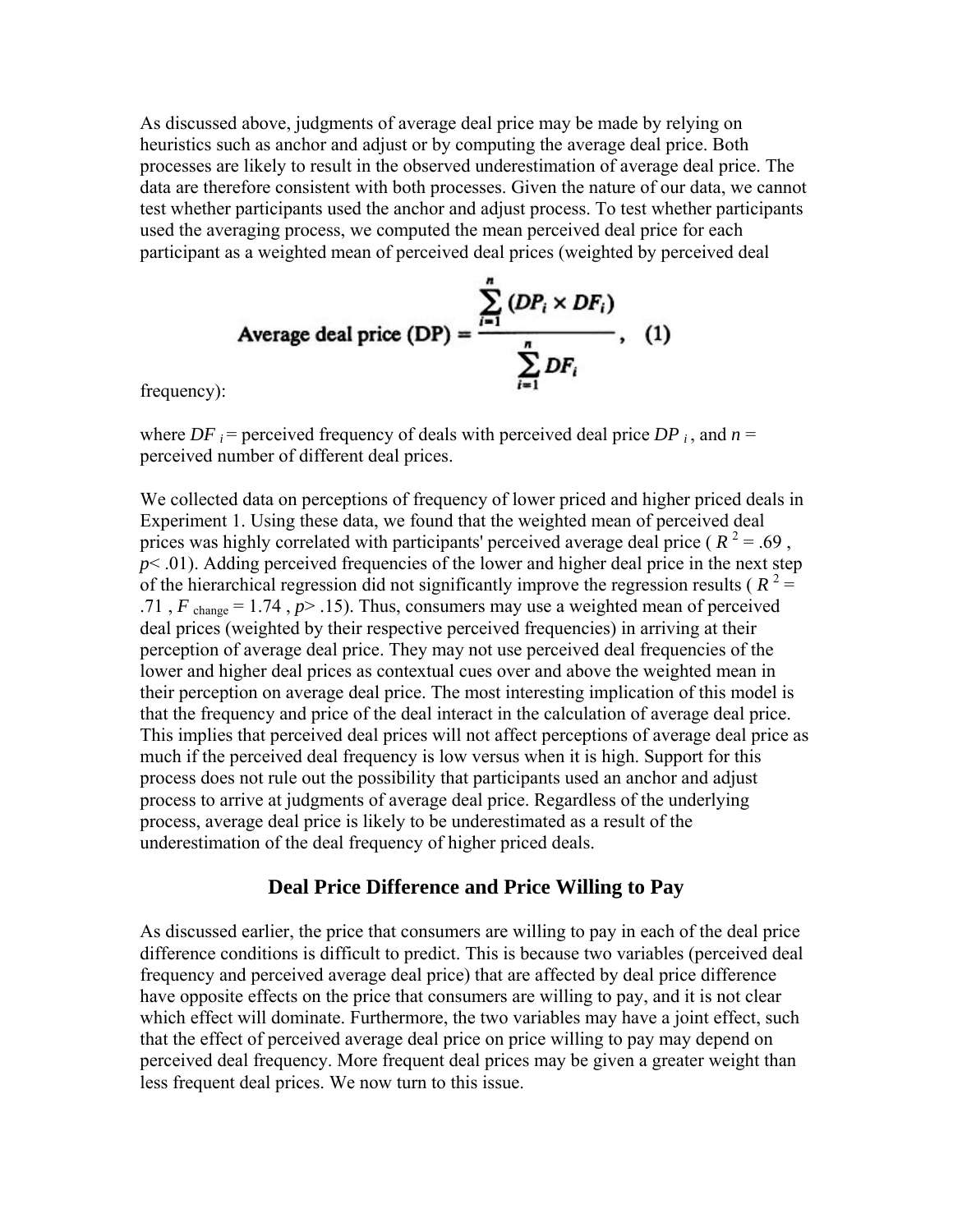Results on the willing to pay measure are consistent across the three experiments (see Tables 2 and 3). We therefore pooled the data from the three experiments to examine how participants arrive at the price that they are willing to pay. Results from the three experiments reveal that participants are willing to pay more for the brand when exposed to two deal prices with a small difference compared to a single deal price;  $M = $1.38$ versus \$1.25,  $F(1, 213) = 11.54$ ,  $p < .01$ ,  $\eta^2 = .05$ . However, the difference between the prices that consumers are willing to pay under conditions of large difference in deal prices versus a single deal price is not significant;  $M$  s = \$1.28 versus \$1.25,  $F(1, 213)$  = 0.90,  $p > 0.3$ .

These results are consistent with the idea that consumers base the price that they are willing to pay on perceptions of average price computed as follows: $\frac{7}{2}$ 

$$
=\frac{RP\left(N-\sum_{i=1}^n DF_i\right)+\sum_{i=1}^n (DP_i\times DF_i)}{N}, \quad (2)
$$

Perceived average price

where  $RP$  = perceived regular price,  $DF_i$  = perceived frequency of deals with perceived deal price *DP*  $_i$ ,  $n$  = perceived number of different deal prices, and  $N$  = total number of weeks.

It is clear from equation (2) that as perceived deal frequency decreases and as perceived average deal price increases, perceived average price (as computed above) increases. Results regarding differences in price willing to pay in the three conditions are consistent with this model. Compared with a single deal price, a small difference in deal prices (\$0.99 and \$1.19) results in significantly lower perceptions of deal frequency but does not significantly affect perceptions of average deal price. Therefore, perceived average price increases, which in turn increases the price consumers are willing to pay. In the case of large difference in deal prices (\$0.79 and \$1.39), perceptions of both deal frequency and average deal price are significantly lower than in the single deal price condition. Lower perceptions of deal frequency result in a larger perceived average price, whereas lower average deal price perceptions result in a smaller perceived average price. These two results are offset resulting in no difference in the price willing to pay in the large difference versus single deal price condition.

We computed this perceived average price for each participant in the three experiments with responses to the average perceived deal price and overall perceived deal frequency. $8$ The significant correlation between this price and the price willing to pay ( $r = .80$ ,  $p <$ .01) supports the argument that average price is computed and used by participants to decide on the price they are willing to pay. Consumers may not always expend the cognitive effort to compute average price. However, the average price offers a good approximation of the price that consumers are willing to pay. In this sense, it is a model of the data that people produce rather than a process model of what people do when they make judgments of the price they are willing to pay (Lopes, 1987). As Graesser and Anderson (1974) pointed out, establishing such a model is a first step in the analysis of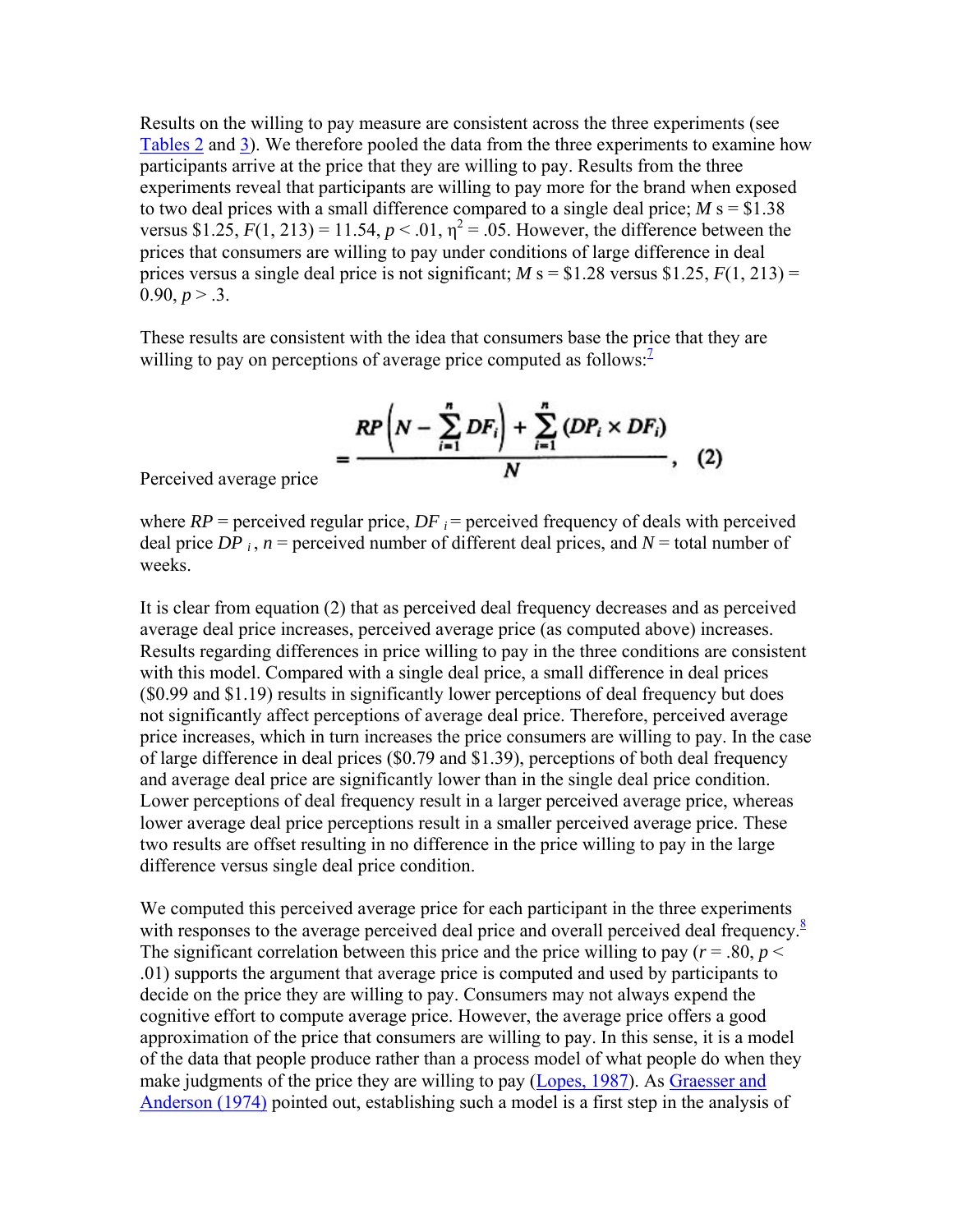the judgment process. Multiplicative models such as those proposed in Equations 1 and 2 have appeared previously in the literature on attitudes and decision making (e.g., Anderson, 1981; Hogarth & Einhorn, 1992; Lopes, 1982).

Average price includes deal and regular prices as well as frequency cues. However, consumers may still use contextual cues, such as deal frequency along with average price, to make decisions on the price that they are willing to pay. For example, if deal frequency is high, people may want to purchase from deal to deal and thus may be willing to pay only close to the average perceived deal price and may not want to pay even the average price across deal and nondeal occasions (i.e., the average price). To test this possibility, we ran hierarchical regression analyses with computed average price entered first into the equation followed by perceived deal frequency. Average price significantly predicted the price participants were willing to pay ( $R^2 = .64$ ;  $p < .01$ ). When perceived deal frequency entered the equation,  $R^2$  increased significantly ( $R^2 = .69$ ,  $p < .01$ ;  $F_{\text{change}} =$  $34.67$ ,  $p < .01$ ). As expected, perceived deal frequency was negatively related to price consumers were willing to pay  $(\beta = -0.34, p < 0.01)^9$ . Thus, participants appear to use both perceived average price and perceived deal frequency to arrive at a price that they are willing to pay. Thus, frequency with which deals are offered has a double impact on the price consumers are willing to pay.

## **Limitations of Laboratory Experiments**

As with all laboratory experiments, our results can be questioned on the grounds of low external validity. Participants in the experiments were exposed to information regarding prices of one brand for 24 weeks in a single experimental session lasting less than 1 hour and in a controlled lab environment. In the real world, there are many brands, a long interpurchase shopping time, a long time period between deals, and a large number of deals at a supermarket. This may result in poor recall of deal price and deal frequency for a particular brand (Dickson & Sawyer, 1990; Krishna, Currim, & Shoemaker, 1991). The process underlying estimation of deal frequency in the real world may rely more on the memory trace for deals and may be affected by the decay of the memory trace during the interval since the last deal.

However, we expect our results to hold even for consumers with poor knowledge of prices. For consumers with inaccurate recall of deals, perceptions of deal frequency and average deal price may be based on their inaccurate recall of the observed prices and would be biased in the same manner as suggested in this article. Thus, in this case too, if there are multiple deal prices, perceptions of deal frequency and average deal price should be lower than if there were a single deal price. In addition, if consumers do not realize that there are multiple deal prices and can only recall one deal price, we argue that the recalled deal price is more likely to be the lower deal price than the higher deal price because of an encoding as well as retrieval bias. First, higher deal prices may not be encoded as deals, and second, even if they are encoded as deals, lower deal prices are likely to be more accessible in memory than higher deal prices, resulting in underestimates of deal frequency and average deal price. Thus, our hypotheses are likely to be supported in the market as well.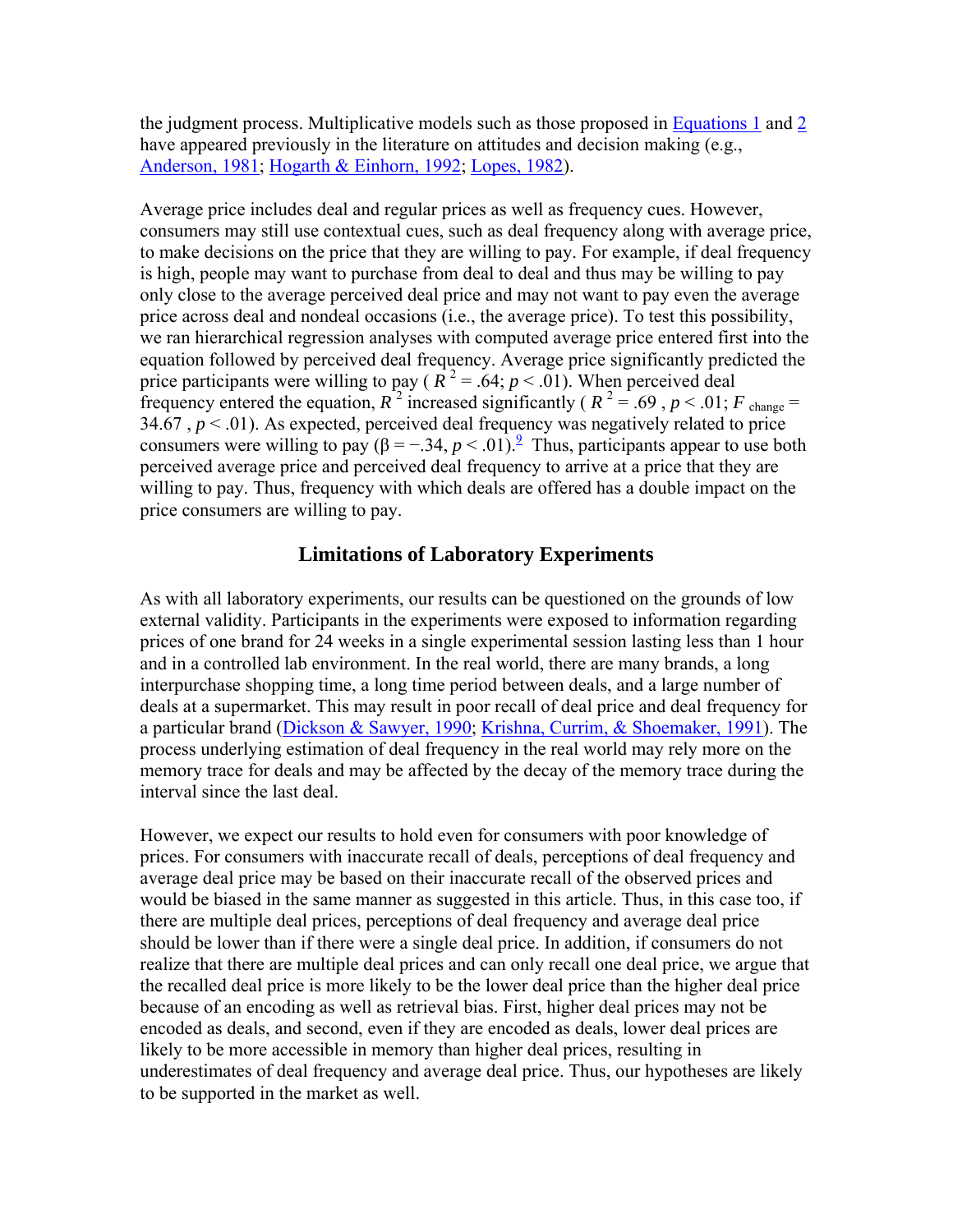We conducted a preliminary test of this proposition by asking 15 shoppers at one store about their perceptions of the deal price for Coca-Cola offered in that store in the last 12 weeks. A survey done by us had revealed that in these 12 weeks Coke was promoted at two deal prices, \$0.99 and \$1.19. Thirteen of the 15 shoppers responded that the deal price was \$0.99, supporting our reasoning that the lower deal price is more accessible than the higher deal price. Thus, there is some anecdotal evidence from the real world to support our findings. We also conducted a longitudinal experiment over 12 real weeks using nonstudent participants to test if our results hold over a longer period of time compared with the compressed time in the laboratory experiment. In addition, we conducted a more detailed survey of supermarket shoppers to test the generalizability of our findings to the real world.

# **Experiment 4**

### **Method**

In this longitudinal experiment, the hypotheses were tested over a period of 12 calender weeks with deals occurring in 4 of these weeks (as in Experiment 3, which used eight deals in 24 weeks).

#### **Participants**

There were 47 participants in the experiment: 28 were administrators and staff at a large northeastern university and 15 were recruited from administrative positions at other organizations. They were promised a gift at the end of 12 weeks as incentive for participation. Participants were randomly assigned to one of the three deal price difference conditions, and 14 in the large difference condition. Four participants did not complete the experiment, resulting in a sample size of 43, 13 in the single deal price condition, 16 in the small difference condition, .

### **Deal Prices**

The same prices were used in the three conditions. Pretests for Experiments 1, 2, and 3 apply here as well and do not need to be conducted again. Therefore, we can be confident that all deal prices were encoded as deals, that the lower deal prices were perceived as being lower than the higher deal prices in both the small and large difference conditions, and that the difference in deal prices was perceived as being a smaller difference in the small difference condition compared with the large difference condition.

Deal prices in the two deal price conditions were counterbalanced to control for order effects. Half of the participants in each condition saw the lower deal price first, and half the participants saw the higher deal price first. All participants were exposed to the regular price in Week 1. Deals occurred in Weeks 3, 6, 9, and 12.

#### **Cover Story**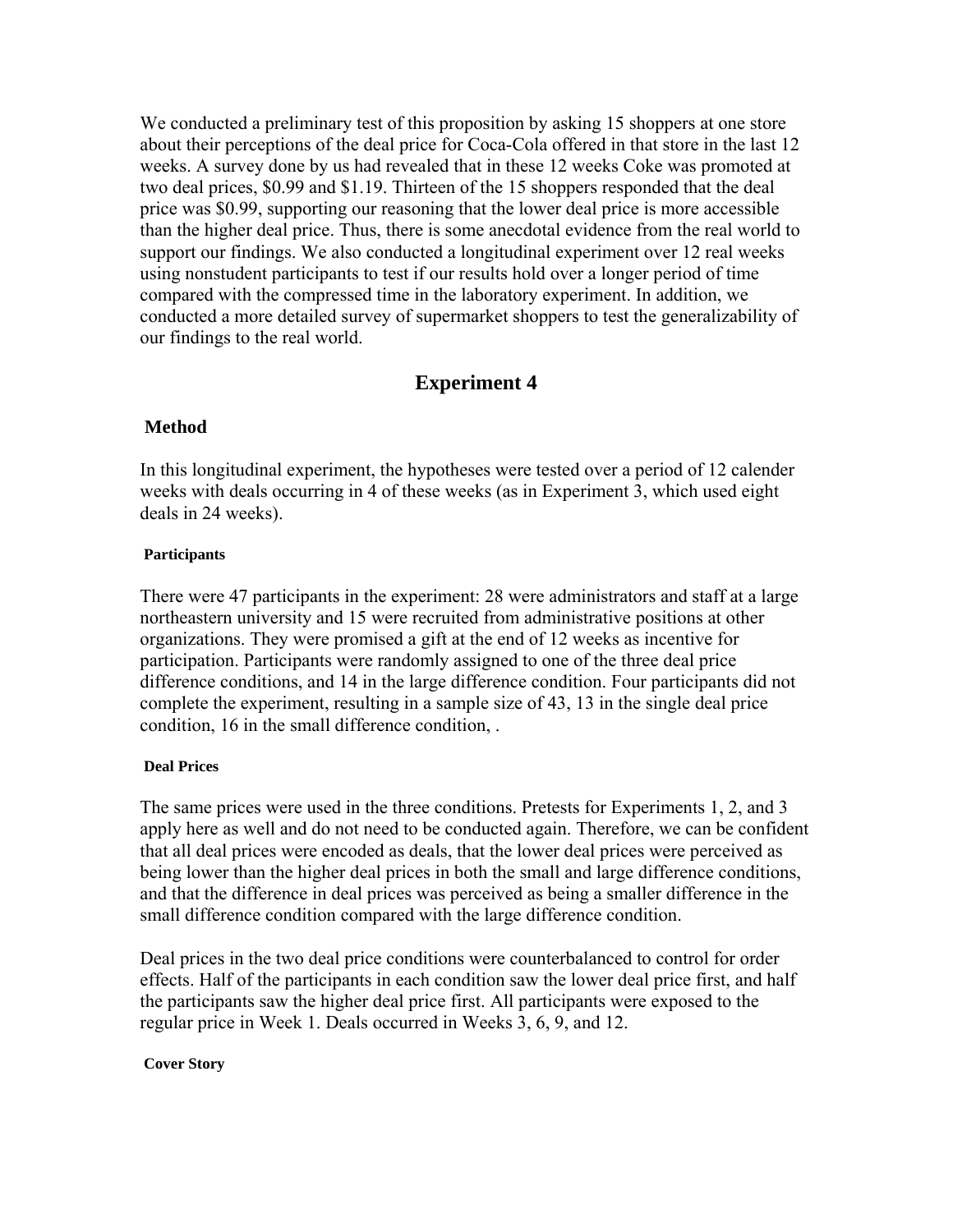Participants were told that the purpose of the study was to examine how consumers make purchase decisions about soft drinks. They were told to pretend that they were spending 3 months in a different city and that they consumed one 2-L bottle of a particular brand of soda every week. To control for possible confounding with prices of soda in the supermarket, we told participants that this particular brand was not available in the city they actually lived in. Other aspects of the cover story remained the same as in the three lab experiments: participants were told they shopped once a week, consumed one 2-L bottle of the soda every week, and the cost of storing a bottle of soda was \$0.10 per week. Participants were given the goal of minimizing the cost of buying and storing the soda over the 12-week period.

#### **Procedure**

Participants responded to a questionnaire on the same day each week. The questionnaire contained the price of the brand of soda and the number of bottles the participant had in stock. Stock was calculated for each participant on the basis of their purchases in the previous week. When they had no bottles in stock, participants were told that they had to buy at least one bottle (because they consumed one bottle each week). Their responses to the questionnaire contained their decision regarding whether to buy any bottles of the soda (if they had at least one bottle in stock), and if yes, how many bottles to buy.

At the end of 12 weeks, participants were thanked, but 1 week later, they were unexpectedly asked to respond to the dependent measures on price they were willing to pay, deal frequency, average deal price, and regular price. Participants also provided information on their shopping behavior in real life (number of shopping trips per month) and their susceptibility to deals or "deal proneness" (on a 5-point scale anchored with *not at all concerned about sales on grocery products* and *very concerned about sales on grocery products*). Deal proneness (an individual difference variable) was expected to be an important covariate because deal proneness in real life can affect participants' perceptions of experimental deal prices and the price they are willing to pay in the 12 week experiment (Krishna, Currim, & Shoemaker, 1991).

This last questionnaire was kept as a surprise in order to reduce attempts by participants to memorize the prices during the course of the experiment. Debriefing revealed that participants believed the cover story and none of the participants guessed the true purpose of the experiment. Participants' estimates of regular price were fairly accurate  $(M = $1.60$ vs. actual =  $$1.59$ ;  $p > .9$ ). Estimates of regular price did not differ significantly across conditions ( $p > .5$ ).

## **Results**

Table 4 presents the results from the longitudinal experiment. First, we screened for outliers on each dependent variable separately in each deal price difference condition. The number of outliers for each dependent variable ranged from three to four, and they were generally distributed across conditions. Participants who did not respond on specific dependent measures were also excluded from analysis on that dependent measure. The hypotheses are tested using a priori contrasts of means for two reasons. First, we have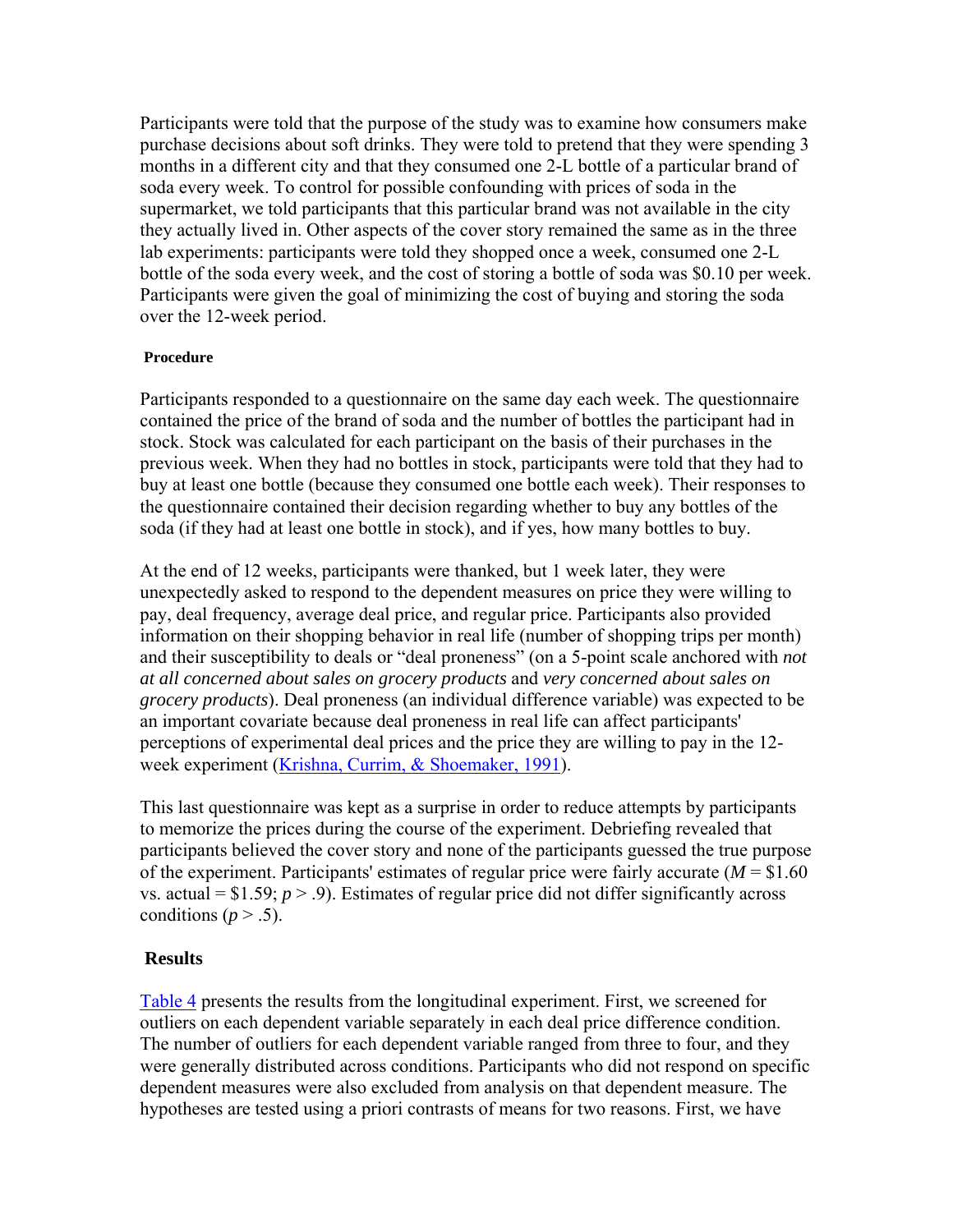specific expectations regarding the direction of results from our hypotheses and from the results of three experiments. Second, the small sample size in this experiment limits statistical power to test overall significance of the *F* test and to perform nonparametric tests. One-tailed tests of significance are reported. Overall, the results are consistent with those of the laboratory experiments.

#### **Perceptions of Deal Frequency**

Accuracy of deal frequency was higher in the single deal price condition compared with the two deal price conditions. The means of the absolute value of the difference between actual deal frequency (i.e., four deals) and perceived deal frequency reveal that this hypothesis is supported directionally  $(M s = 0.67, 1.00,$  and 1.40, respectively). Contrast analysis on this variable revealed one marginally significant effect. Perceptions of deal frequency were less accurate (four actual) when there was a large difference in deal prices compared with when there was a single deal price,  $F(1, 33) = 2.93$ ,  $p < .05$ ,  $\eta^2 =$ .08. Means show underestimation of deal frequency in all conditions.

Perceived deal frequency was expected to be lower when there were two deal prices compared with a single deal price. This hypothesis was supported for the large difference in deal price condition;  $M s = 2.60$  versus  $3.33$ ;  $F(1, 33) = 2.63$ ,  $p = .05$ ,  $\eta^2 = .07$ . Contrary to results from the lab experiments, deal frequency perceptions were not significantly lower in the small difference in deal price condition compared with the single deal price condition. However, directionally the result is supported ( $M$  s = 3.14 vs.) 3.33).

### **Perceptions of Average Deal Price**

Accuracy of average deal prices was tested using contrasts on the absolute value of the difference between perceived average deal price and actual average deal price (\$1.09). Means reveal that the accuracy was higher when there was a single deal price compared with two deal prices with a small or large difference  $(M s = 0.04 \text{ vs. } 0.14 \text{ vs. } 0.20)$ . Accuracy was significantly lower in both the small difference in deal price condition compared with the single deal price condition,  $F(1, 36) = 5.94$ ,  $p < .05$ , and in the large difference in deal price condition compared with the single deal price condition,  $F(1, 36)$  $= 14.38, p < .01.$ 

Perceptions of average deal price were expected to be lower when there were two deal prices compared with a single deal price. Participants' deal proneness was found to be a significant covariate,  $F(1, 35) = 4.95$ ,  $p < .05$ . Perceptions of average deal price increased as deal proneness increased  $(r = .33)$ . Contrast analyses using deal proneness as a covariate revealed one significant effect: perceptions of average deal price were significantly lower when there was a large difference in deal prices compared with a single deal price; adjusted  $M$  s = 1.16 versus 1.02;  $F(1, 35) = 4.74$ ,  $p < .05$ . These results are consistent with the results from the three lab experiments.

#### **Price Willing to Pay**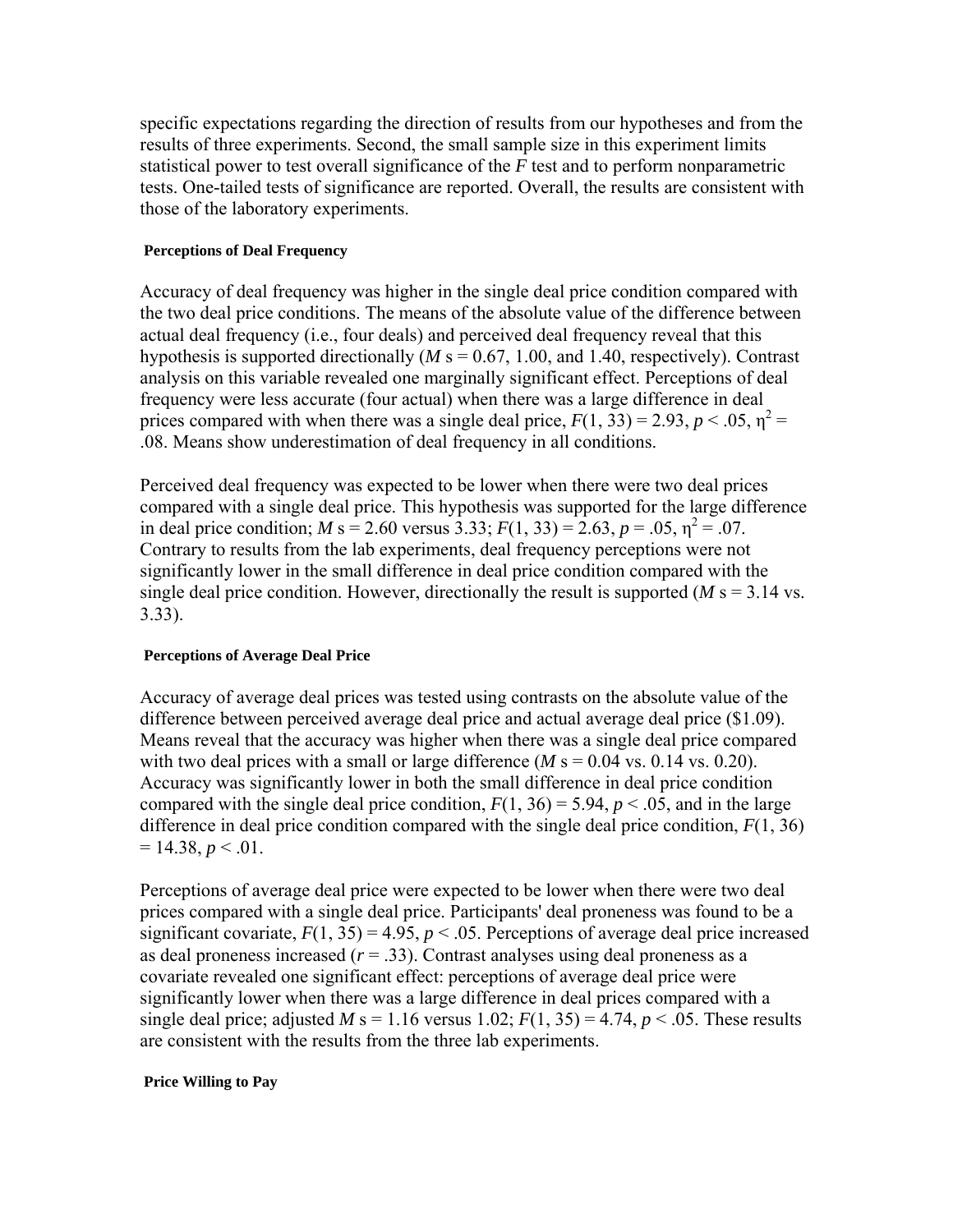#### **Deal price difference conditions**

Participants' deal proneness was again a significant covariate and was therefore included in an analysis of covariance,  $F(1, 36) = 3.83$ ,  $p < .05$ . As deal proneness increased, participants were willing to pay less for the brand (*r* = −.29). Contrast tests revealed that after controlling for deal proneness, participants were willing to pay significantly more for the brand when the two deal prices had a small difference compared with when there was a single deal price; adjusted *M* s = \$1.30 versus \$1.09;  $F(1, 36) = 3.75$ ,  $p < .05$ . These results are completely in keeping with those from the three lab experiments.

#### **Model**

Weighted average price was significantly correlated with the price consumers were willing to pay ( $r = 0.33$ ,  $p < 0.05$ ). Hierarchical regression did not reveal a significant effect for perceived deal frequency when it was entered after weighted average price in the equation  $(p > .5)$ . Recall that the power to detect significant effects was low in this experiment because of the small sample size.

#### **Quantity Purchased**

We also analyzed purchasing behavior in different conditions. This enabled us to draw conclusions about the practical (short-term) impact of offering deals at different prices versus a single deal price from a manufacturer or retailer point of view. In general, quantity purchased was significantly greater when the brand was "on deal" compared with "on regular price,"  $M$  s = 2.24 versus 0.73 bottles,  $t$  (42) = 7.84,  $p < .01$ . Given this stockpiling behavior, it is important to determine the average price paid per bottle in the three different conditions. Means reveal that the average price paid per bottle was the greatest in the single deal price condition  $(M s = $1.31 \text{ vs. } $1.24 \text{ vs. } $1.20)$ . Contrast analyses reveal that the average price paid per bottle was significantly lower only in the large difference in deal price condition compared with the single deal price condition,  $F(1, 40) = 5.99$ ,  $p < .05$ . Average price paid was not significantly different in the single deal price and small difference conditions. In addition, total quantity purchased was larger in the small difference versus single deal price condition;  $M = 15.94$  versus 12.69;  $F(1, 40) = 3.63$ ,  $p < .05$ .

Thus, offering deals with a small difference in deal prices (versus a single deal price) results in greater responsiveness to deals (greater purchase quantity) and greater price willing to pay. In addition, the mean price paid for the product by the consumer in this strategy is not significantly lower (although directionally lower) than in the single deal price strategy. Furthermore, with multiple competing brands in the market, offering deals may prevent consumers from switching to other brands. If we assume that manufacturers and retailers operate with the goal of maximizing profitability, it appears that there are many factors contributing to higher potential profit when multiple deal prices are offered with a small difference compared with a single deal price. Therefore, manufacturers and retailers have an incentive to offer deals that have a small difference in price. This strategy can have a harmful impact on consumer well-being by altering consumer price perceptions, which in turn make consumers willing to pay a higher price.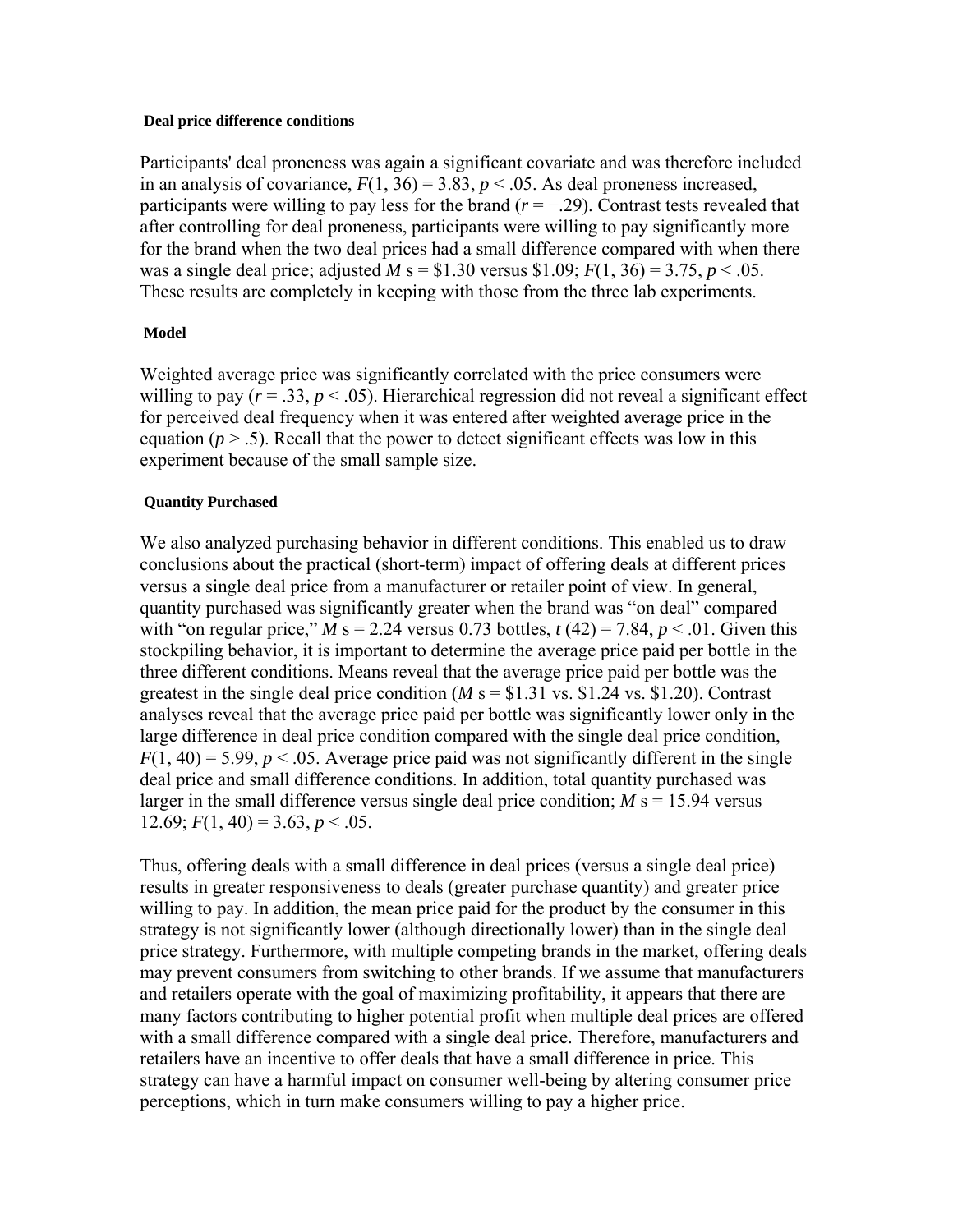## **Survey**

### **Method**

In addition to the longitudinal experiment which tested the external validity of our results over a longer time period, we also conducted a survey of supermarket shoppers to test the external validity of our experimental results in the real world. We maintained a record of prices of soft drinks at two stores. We found that a 2-L bottle of Pepsi (regular price of \$1.69) was offered on sale at one of two deal prices (\$0.99 and \$1.39) every alternate week in one of the two stores. The regular dealing pattern that we observed was similar to the pattern used in the experiments. Therefore, we conducted a survey of Pepsi prices among shoppers at this store.

#### **Procedure**

Two interviewers obtained the store manager's permission and spent 2 to 4 hours at the store each day of the week. They stopped all incoming shoppers and asked them to answer some questions for approximately 5 min. Shoppers were promised a free gift. Each shopper who agreed to participate was asked to respond to the screener questions. If shoppers passed the initial screening, they were shown a 2-L bottle of Pepsi and asked the price they were willing to pay, the average deal price, the number of weeks in the last 8 weeks it had been on sale, and the regular price. The interviewer wrote down the responses on a questionnaire. Finally, the respondent was given a candy bar as a free gift.

### **Screener Questions**

Screener questions were used to ensure that respondents had been exposed to the three Pepsi prices over the past 8 weeks. Four questions were used to screen out respondents who did not fit this criterion. Respondents were asked whether they had shopped at the store for the last 2 months, how often they shopped at the store, how often they bought soft drinks at the store, and what soft drinks they considered buying. Respondents who shopped every week at the store in the last 2 months, bought soft drinks at least once a week at the store, and considered buying Pepsi were included in the sample.

### **Results**

Data were obtained from 52 respondents who fit the screening criteria. Table 5provides the results of the survey. There were 32 (62%) respondents who thought that Pepsi was offered on deal at only one price. Therefore, we analyzed the data separately for those who recalled a single deal price and those who recalled two deal prices.

### **Respondents Who Recalled Only One Deal Price**

First, recall of the regular price was fairly accurate  $(M = $1.64$  and actual  $= $1.69, p > .8$ ). Results on perceived frequency and perceived average deal price are similar to results obtained in the experiments. Specifically, deals were perceived to occur significantly less frequently than they actually occurred; perceived mean deal frequency  $= 1.74$  times in 8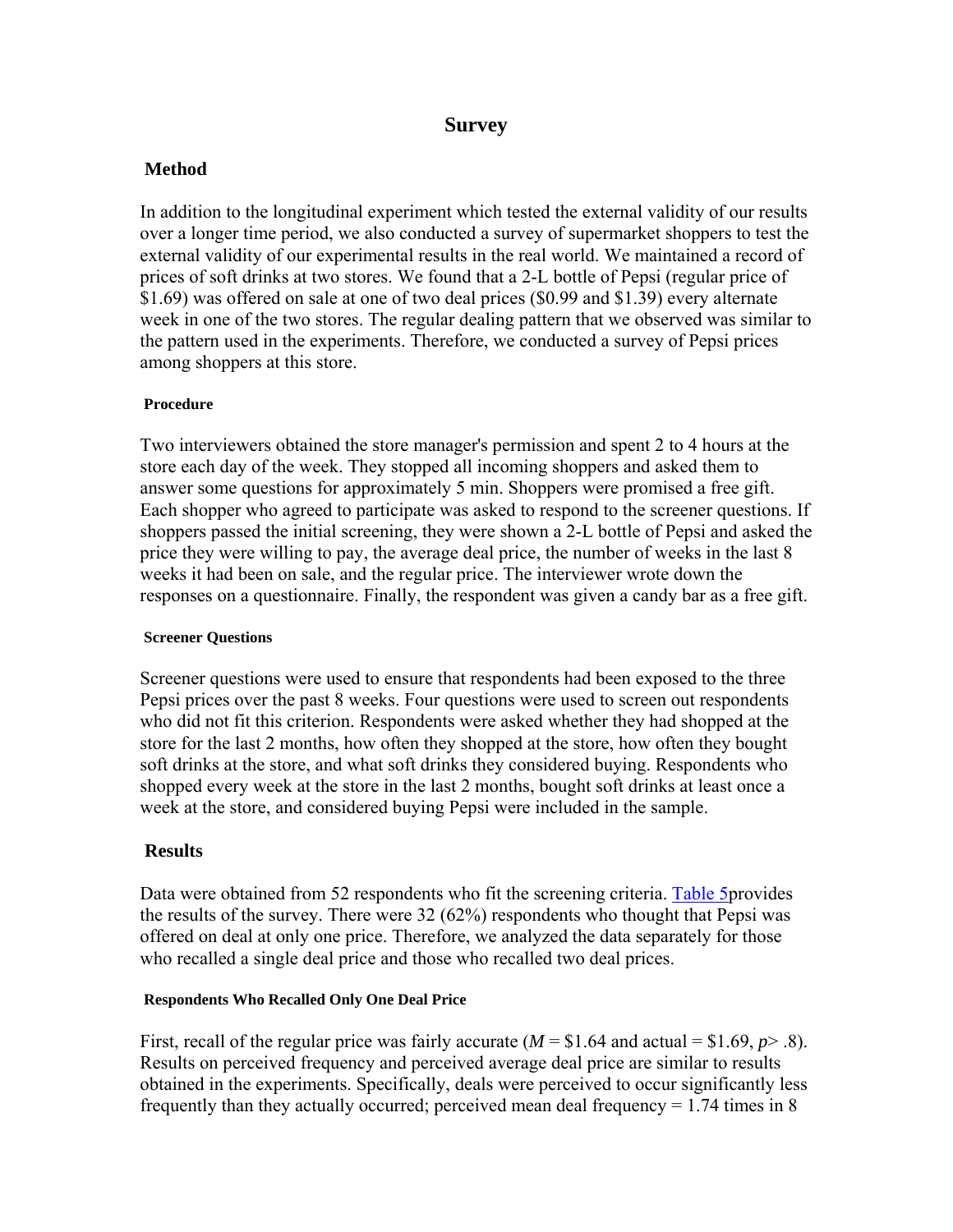weeks; actual  $= 4.0$  times in 8 weeks;  $t(31) = 10.66$ ,  $p < .01$ . Of the participants, 90% underestimated deal frequency, and the median deal frequency was two.

Average deal price was also found to be underestimated significantly  $\frac{10}{10}$ ; actual = \$1.19 and perceived =  $$1.07, t(30) = 4.8, p < .01$ . There were 67% who recalled the deal price to be \$0.99, which was the lower of the two deal prices in the market. This supported the argument that even if consumers do not accurately recall multiple deal prices, they are more likely to recall the lower of the two deal prices.

#### **Respondents Who Recalled Two Deal Prices**

Twenty respondents (38%) recalled two deal prices. Recall of the regular price was fairly accurate ( $M = $1.64$  and actual = \$1.69,  $p > .8$ ). Again, deals were perceived to occur significantly less frequently than they actually occurred; actual  $= 4.0$  times in 8 weeks and perceived  $= 2.32$  times in 8 weeks;  $t(19) = 3.51$ ,  $p < .01$ . Of the participants, 68% underestimated deal frequency, and median perceived deal frequency was 2.0. Average deal price was also found to be underestimated significantly; actual  $= $1.19$  and perceived =  $$1.04$ ,  $t(19) = 4.05$ ,  $p < 0.01$ . The mean perceived lower deal price was \$0.99 (vs. \$0.99 actual), and the mean perceived higher deal price was \$1.14 versus \$1.39 actual,  $t(19) = 5.95, p < .01$ .

We expected and found that in the real world, consumers may not realize that there are multiple deal prices and may only recall one deal price. In this case, the recalled deal price is more likely to be the lower deal price rather than the higher deal price. When two deal prices were recalled, the perceived deal frequency and perceived average deal price were underestimated. All these findings are consistent with our hypotheses and increase our confidence in the experimental results.

### **General Discussion**

### **Overview of Results**

#### **Perceived Deal Frequency**

Results from all three laboratory experiments suggest that exposure to two deal prices results in less accurate and lower perceptions of deal frequency than exposure to a single deal price. This result is explained by our experimental findings that the perception of deal frequency of higher priced deals is lower than that of the more accessible, lower priced deals. These results support the literature on frequency estimation that suggests that the accessibility of events in memory determines whether they are used in making frequency judgments (Menon, 1993). Results from the survey also support the hypothesis that deal frequency is likely to be underestimated when deal prices are varied. The longitudinal experiment also provides some support for this phenomenon in the large difference in deal prices condition.

#### **Perceived Average Deal Price**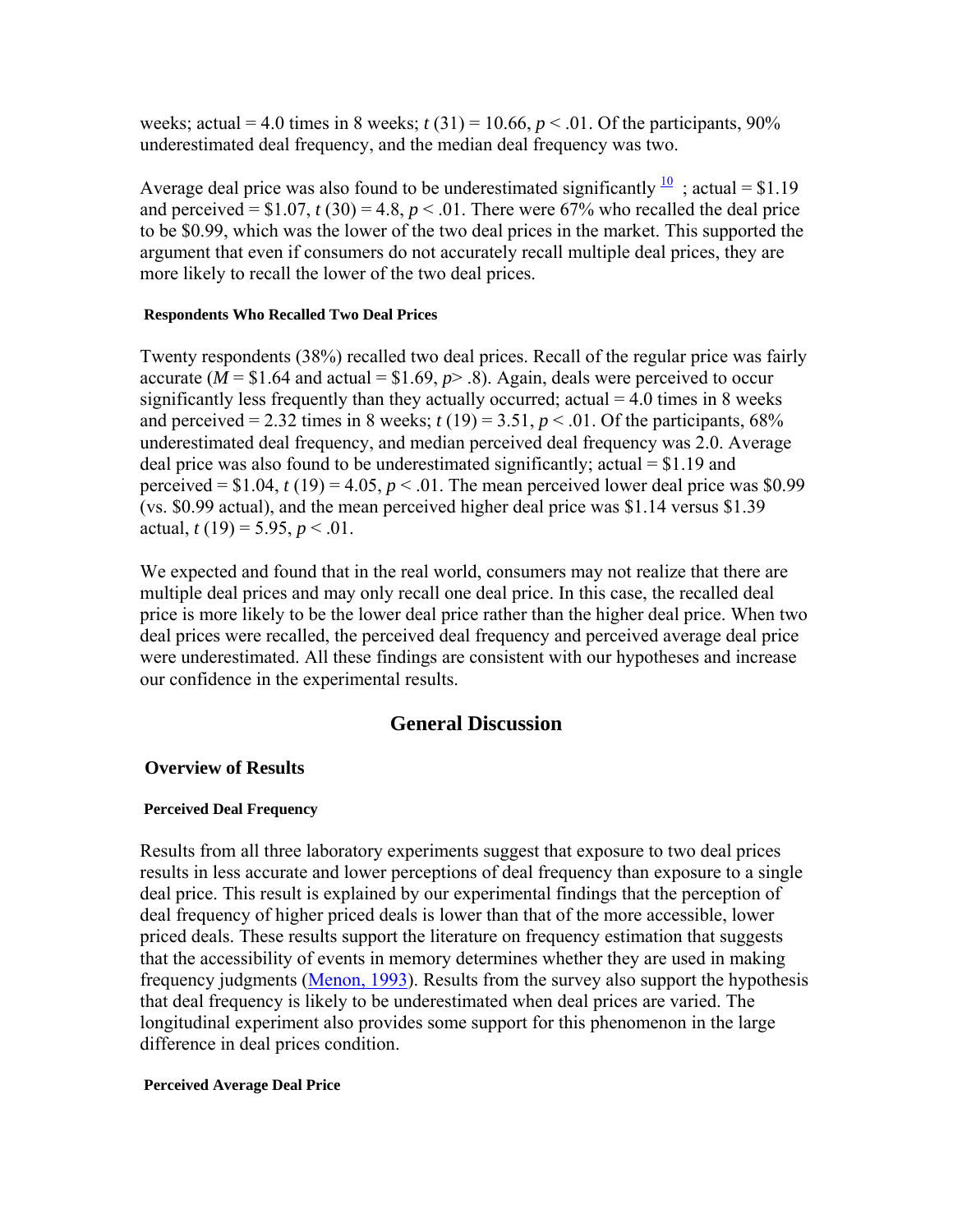Exposure to two deal prices results in less accurate and lower perceptions of average deal price compared with exposure to a single deal price. Results from all four experiments suggest that this effect is significant when there is a large difference in the two deal prices. A lower perception of average deal price when there are two deal prices versus a single deal price may occur because of two reasons. First, this result could be due to the effect of anchoring of deal prices at the lower deal price and then adjusting upward. Second, average deal price may be computed by weighting each perceived deal price with its perceived frequency. Because the lower deal price may be perceived to occur more often than the higher deal price, average deal price may be underestimated. This reason was tested and supported in Experiment 1.

Average deal price was also underestimated in the supermarket survey. The difference in the two supermarket deal prices was 40 cents compared with the difference of 20 cents and 60 cents used in the experiments. Therefore, the supermarket survey can be considered to be testing consumer perceptions when faced with a medium difference in deal prices relative to the prices used in the experiments. As in the case of results from the large difference in deal price condition in the experiments, average deal price was underestimated in the survey.

#### **Price Willing to Pay**

We also find from the three lab experiments and the longitudinal experiment that having two deal prices with small difference in deal prices results in consumers willing to pay higher prices compared with a single deal price situation. It has been shown that the lower the perceived deal frequency and the higher the perceived average deal price (i.e., lower the perceived average discount), the higher is the price that consumers are willing to pay for the brand. Because under small deal price difference conditions, perceived deal frequency is significantly lower than in the single deal price condition, whereas perceived average deal price is not, the effect of perceived deal frequency predominates. Under large deal price difference conditions, both deal frequency and average deal price are perceived to be significantly lower than in the single deal price case, and the opposing effects of these two variables on the price that consumers are willing to pay appear to cancel each other out. Prices consumers are willing to pay appear to be based on a weighted average price and on perceived deal frequency.

### **Contributions**

### **Theoretical**

From a theoretical standpoint, multiplicative models are developed to approximate consumer judgments regarding the price that they are willing to pay for the brand. These models are shown to predict consumer judgments fairly accurately. From a methodological perspective, this article demonstrates that compressed time scale laboratory experiments may give valid indications about effects in long-term memory. Results from three laboratory experiments were replicated in a survey and in a longitudinal experiment suggesting that findings from memory research conducted in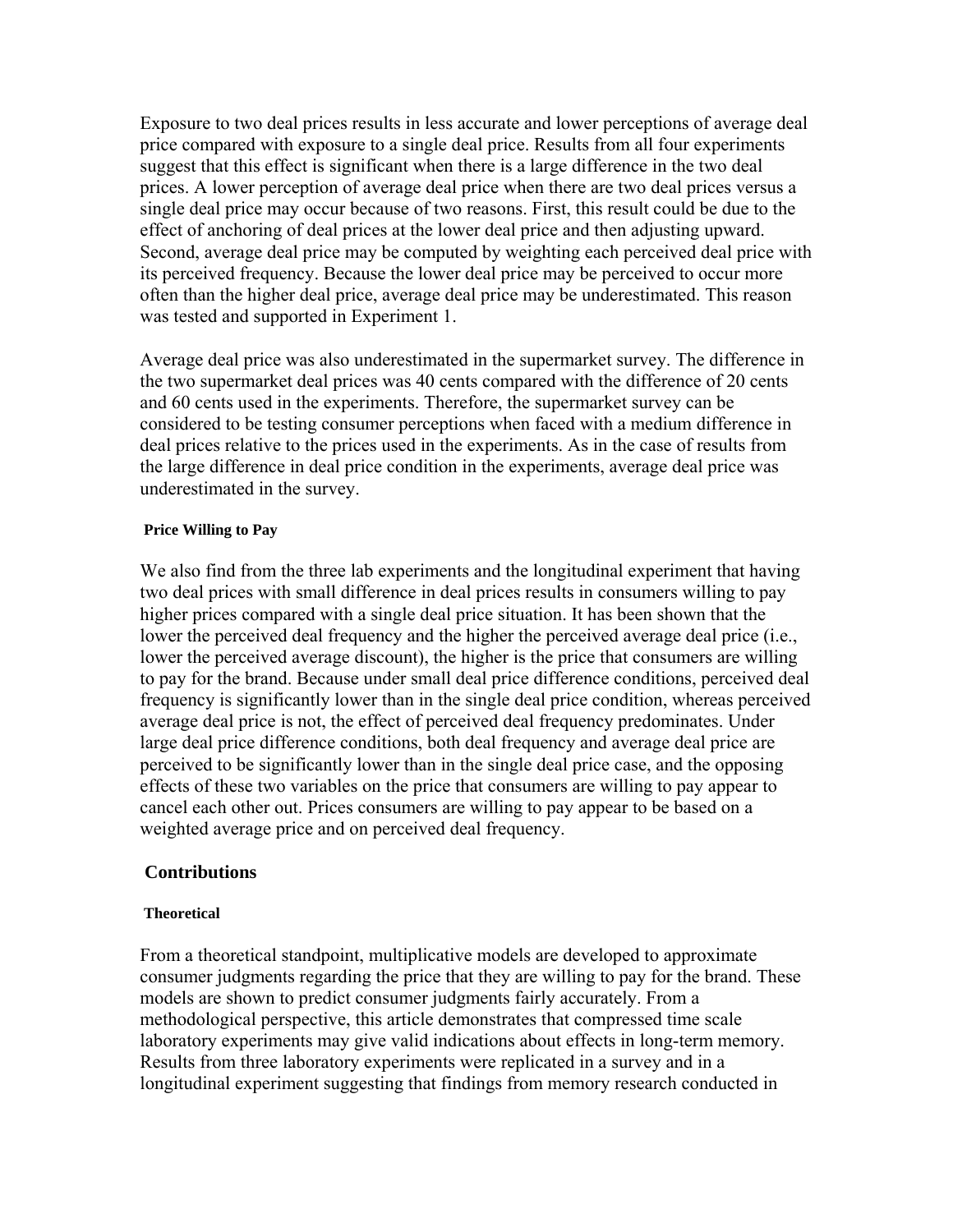laboratory settings in a compressed time period may capture the effects of memory in the real world.

#### **Practical**

Many brands are offered at multiple deal prices in the market (Raju, 1990). Our results suggest that consumers would be willing to pay more for a brand that is offered at two distinct deal prices having a small difference rather than at a single deal price that is the average of the two deal prices. Although these results depend on the relative sizes of the effects of perceived deal frequency and of average deal price on the price willing to pay, the findings are robust in that they were replicated in three experiments varying in deal frequency and in a longitudinal real time experiment.

#### **Implications for manufacturers**

These results have implications for manufacturers in terms of deal pricing. Specifically, they suggest that offering deals at two deal prices with a small difference can be a profit maximizing strategy. Use of this strategy is likely to increase the price that consumers are willing to pay in the long run versus a promotion strategy with a single deal price. Thus, in the long run, manufacturers can charge higher deal and regular prices if they have been running promotions with two deal prices with a small difference over a period of time. Similar implications also hold for retailers who finally sell the product to the consumer because the difference between the production cost and the price to the consumer is shared between the manufacturer and the retailer.

Manufacturers can also exploit these biases to make consumers more responsive to deals (i.e., purchase more on deals) because consumers faced with two deal prices with a small difference (compared with a single deal price) may expect fewer deals. This may increase consumer inventory of the product and hence reduce switching to other brands offered on deal. Thus, consumer price perceptions for one brand may also have an impact on their purchase behavior for other brands in the same product category.

#### **Implications for consumers**

What is beneficial to manufacturers in terms of increasing their profits may be harmful to consumers if increased profits come from an increased price to consumers. As discussed above, offering deals at multiple prices can result in consumers being willing to pay a higher price and therefore result in a higher price being charged in the long run. The strategy thus results in consumers incurring higher expenditures for the brand without getting any corresponding benefits. Consumers are willing to pay more for the brand only because of salience effects that make lower priced deals more accessible than higher priced deals. Therefore, consumers need to become aware of the biasing effects of varying deal prices on deal perceptions and its effects on purchasing behavior. This suggests that future research is needed to examine how consumers can be alerted to these biases and trained to make more accurate assessments (cf. Fong, Krantz, & Nisbett, 1986; Fosterling, 1985; Nisbett, Fong, Lehman, & Cheng, 1987).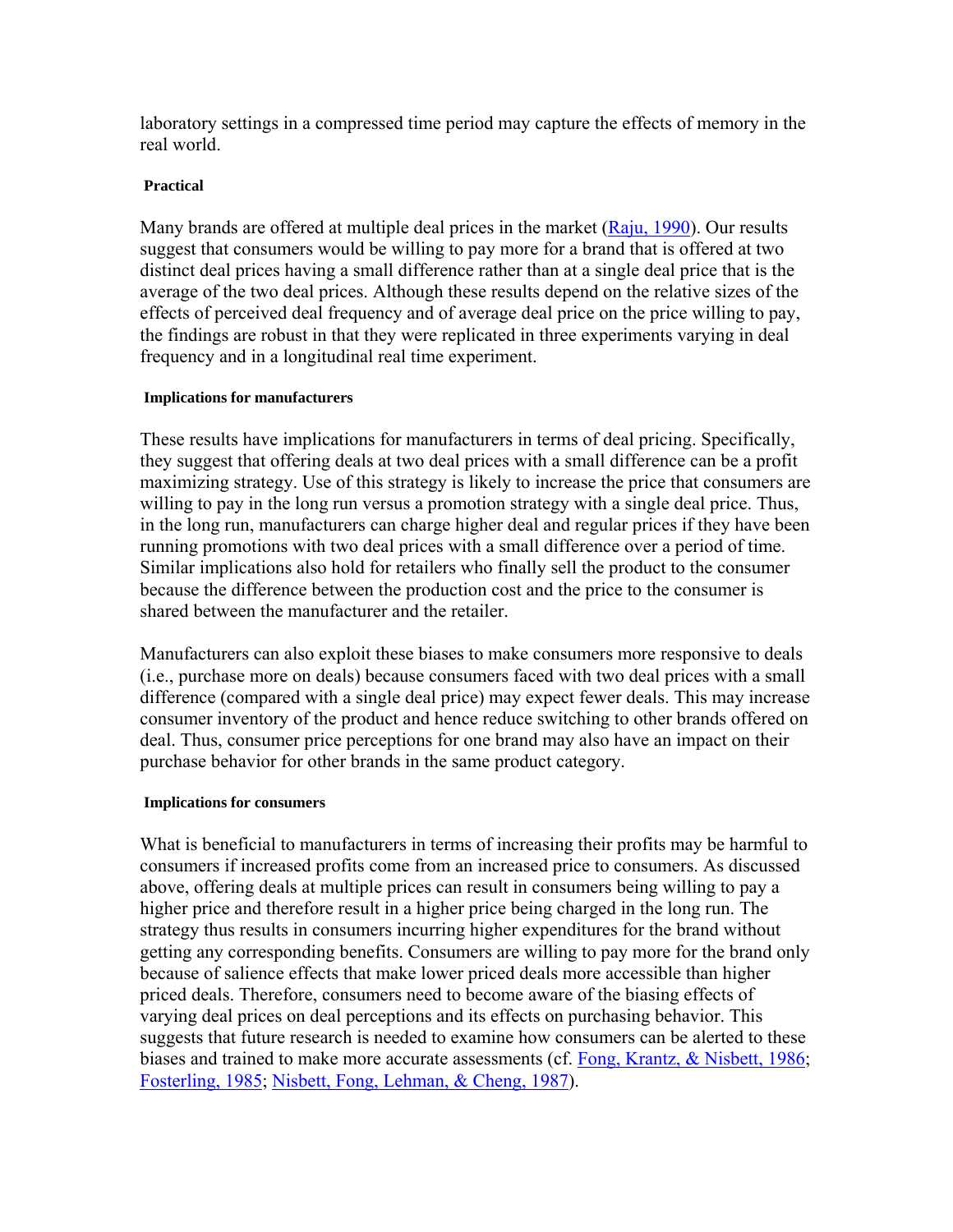On the other hand, if the strategy of multiple deal prices is not used by the manufacturer to raise long-term prices but is used as a competitive strategy to make consumers purchase more of their brand on deal (because the perceived deal frequency is lower), then the strategy is not necessarily harmful to consumers.

### **Limitations and Future Research**

In this section, we discuss some caveats to our results. Price the consumer is willing to pay is related to perceived average price, which is computed as a weighted mean regular and deal prices weighted by their respective frequencies. However, the relationship between offering multiple (vs. single) deal prices and purchase likelihood may be more complicated than the price willing to pay results suggest.<sup>11</sup> For example, given a higher price willing to pay, consumers may be more likely to purchase the brand when it is not on deal and to buy a larger quantity when it is on deal, but may be discouraged from searching for the brand because they expect the brand to be higher priced on average.

Only the case of two deal prices, which occurred with equal frequency, was examined in this research. We expect that if more than two deal prices are offered with different deal frequencies, then perceptions of deal frequency and average deal price depend on the difference between the various deal prices and their relative frequency. However, the lower deal prices are still expected to be more salient than the higher deal prices. Thus, easier recall of lower versus higher deal price should still lead to inaccurate computation of rates of occurrence or counts, and consequently underestimation of deal frequency and average deal price. Future research is needed to empirically examine the effects of more than two deal prices and unequal frequencies for these deal prices on consumer deal perceptions.

In the experiments reported here, deals were timed at regular intervals. If deals are irregular and there is less certainty in the timing of high and low discounts, perceptions of deal frequency and of average deal price may be less accurate compared with the regular dealing case studied here. In this case too, we would expect lower deal prices to be more salient versus higher deal prices, so that our results would still hold. However, future research that manipulates regularity of deals is needed to ascertain if our results still hold.

The survey results reveal that the experimental results should hold even in the real world where consumers may have inaccurate knowledge of prices. For consumers with inaccurate recall of deals, perceptions of deal frequency and average deal price may be based on this inaccurate recall of the observed prices. In this case too, if there are multiple deal prices, then perceptions of deal frequency and average deal price should be lower than if there were a single deal price. In addition, if consumers do not realize that there are multiple deal prices but can only recall one deal price, the survey reveals that the recalled deal price is more likely to be the lower rather than the higher deal price. Thus, regardless of consumer awareness of multiple deal prices in the market, the results of our research are likely to hold.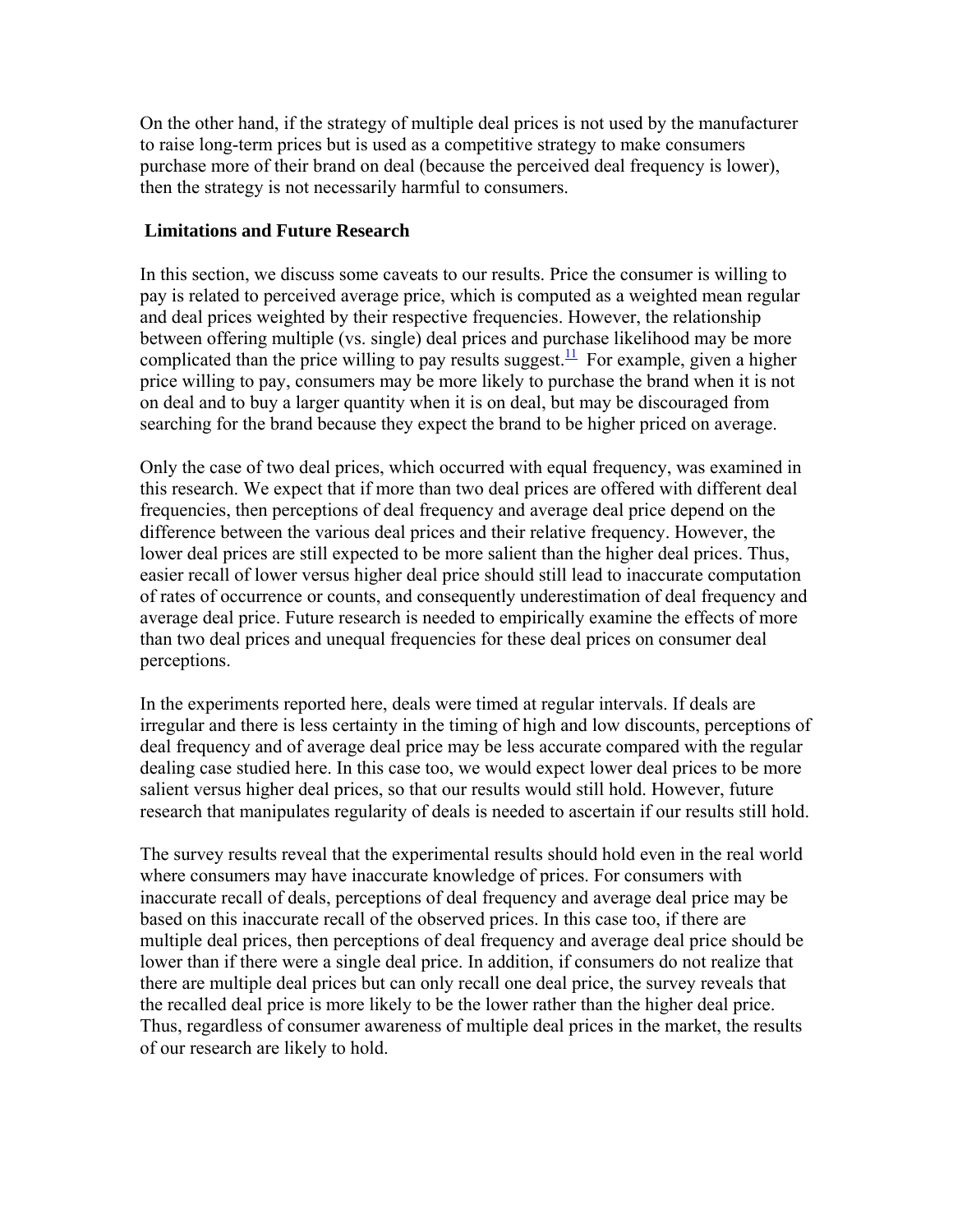This research represents the first attempt to theoretically examine the effects of an increasingly utilized strategy in the market, namely, varying deal prices. We considered two levels of difference in deal prices (small and large) and a broad range of deal frequencies (across the three experiments) and examined the effect of differences in deal prices on consumer judgments of deal frequency, average deal price, and price they are willing to pay in the lab, as well as in a longitudinal real time experiment. Future research is needed to extend our findings to scenarios where there are multiple brands, more than two deal prices, irregular deal timing, and different ranges of deal frequency and deal price.

## **References**

Ajzen, I., & Driver, B. L. (1992). Contingent value measurement: On the nature and meaning of willingness to pay. *Journal of Consumer Psychology, 1,* 297-316.

Anderson, N. H. (1981). Foundations of information integration theory. San Diego, CA: Academic Press.

Banks, S. (1950). The relationship of preference and purchase of brands. *Journal of Marketing, 15,* 145-157.

Blair, E. A., & Burton, S. (1987). Cognitive processes used by survey respondents to answer behavioral frequency questions. *Journal of Consumer Research, 14,* 280-288.

Bohm, P. (1972). Estimating demand for public goods: An experiment. *European Economic Review, 3,* 111-130.

Burke, R. R., Harlam, B., Kahn, B., & Lodish, L. M. (1992). Purchase time compression study: A comparison of laboratory purchasing with actual purchase behavior. *Journal of Consumer Research, 19,* 71-82.

Burton, S., & Blair, E. (1991). Task conditions, response formulation processes, and response accuracy for behavioral frequency questions in surveys. *Public Opinion Quarterly, 55,* 50-79.

Buyukkurt, B. K. (1986). Integration of serially sampled price information: Modelling and some findings. *Journal of Consumer Research, 13,* 357-73.

Dickie, T., Fisher, A., & Gerking, S. (1987). Market transactions and hypothetical demand data: A comparative study. *Journal of the American Statistical Association, 82,*  69-75.

Dickson, P. R., & Sawyer, A. G. (1990). The price knowledge and search of supermarket shoppers. *Journal of Marketing, 54,* 42-53.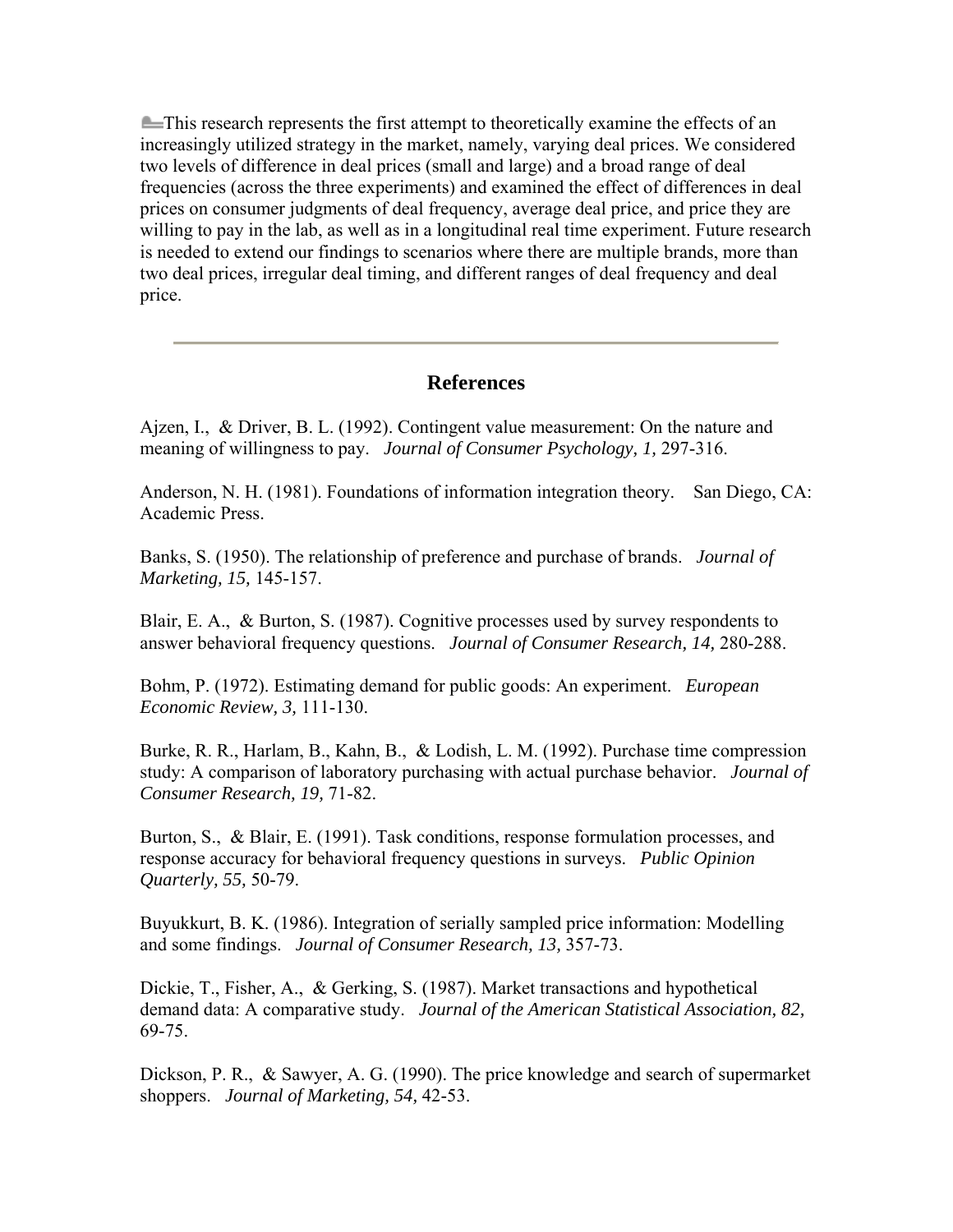Einhorn, H. J., & Hogarth, R. M. (1986). Judging probable cause. *Psychological Bulletin, 99,* 3-19.

Fong, G. T., Krantz, D. H., & Nisbett, R. E. (1986). The effects of statistical training on thinking about everyday problems. *Cognitive Psychology, 18,* 253-292.

Fosterling, F. (1985). Attributional retraining: A review. *Psychological Bulletin, 98,*  495-512.

Gabor, A. (1985). Pricing: Principles and practices. Brookfield, VT: Gower.

Graesser, C. A., & Anderson, N. H. (1974). Cognitive algebra of the equation: Gift size = Generosity × Income. *Journal of Experimental Psychology, 103,* 692-699.

Green, D. P., & Blair, I. V. (1995). Framing and the price elasticity of private and public goods. *Journal of Consumer Psychology, 4,* 1-32.

Green, P., & Tull, D. (1978). Research for marketing decisions. Englewood Cliffs, NJ: Prentice-Hall.

Hogarth, R. M., & Einhorn, H. J. (1992). Order effects in belief updating: The beliefadjustment model. *Cognitive Psychology, 24,* 1-55.

Kalwani, M. U., & Yim, C. K. (1992). Consumer price and promotion expectations: An experimental study. *Journal of Marketing Research, 24,* 90-100.

Krishna, A. (1991). Effect of dealing patterns on consumer perceptions of deal frequency and willingness to pay. *Journal of Marketing Research, 28,* 441-51.

Krishna, A. (1994). The impact of dealing patterns on purchase behavior. *Marketing Science, 13,* 351-373.

Krishna, A., Currim, I. S., & Shoemaker, R. W. (1991). Consumer perceptions of promotional activity. *Journal of Marketing, 55,* 4-16.

Lopes, L. L. (1982). Toward a procedural theory of judgment. *Wisconsin Human Information Processing Program ,* . (Technical Report No. WHIPP 17). University of Wisconsin, Department of Psychology.

Lopes, L. L. (1987). Procedural debiasing. *Acta Psychologica, 64,* 167-185.

McAlister, L. (1982). A dynamic attribute satiation model of variety seeking behavior. *Journal of Consumer Research, 9,* 141-150.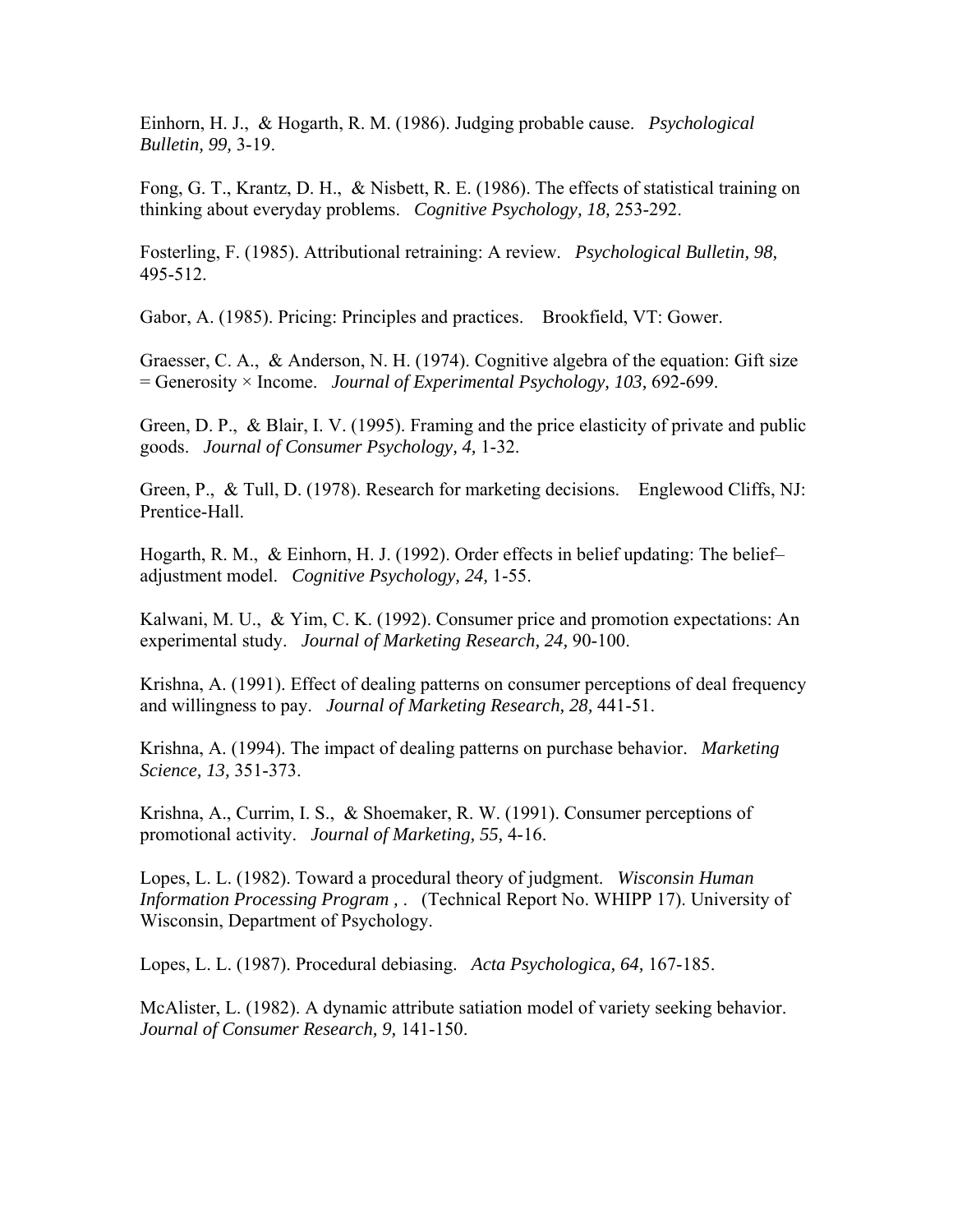McArthur, L. Z. (1981). What grabs you? The role of attention in impression formation and causal attribution. In E. T. Higgins, C. P. Herman, & M. P. Zanna (Eds.), *Social cognition: The Ontario Symposium* (pp. 201–246), Hillsdale, NJ: Erlbaum.

Menon, G. (1993). Accessibility of information in autobiographical memory and its effects on judgments of behavioral frequencies. *Journal of Consumer Research, 20,*  431-440.

Monroe, K. B. (1971). Measuring price thresholds by psychophysics and latitudes of acceptance. *Journal of Marketing Research, 8,* 460-464.

Monroe, K. B., & Petroshius, S. M. (1981). Buyers' perceptions of price: An update of the evidence. In H. H. Kassarjian & T. S. Robertson (Eds.), *Perspectives in consumer behavior* (pp. 43–55), Glenview, IL: Scott, Foresman.

Nisbett, R. E., Fong, G. T., Lehman, D. R., & Cheng, P. W. (1987). Teaching reasoning. *Science, 238,* 625-631.

Raju, J. S. (1990). Offensive and defensive discounts: An approach to understanding how many levels of discounts to offer. Paper presented at the ORSA/TIMS Joint National Meeting, Philadelphia.

Ross, L. (1984). Thoughts and research on estimates about past and future behavior. In T. M. Jabine (Ed.), *Cognitive aspects of survey methodology: Building a bridge between disciplines* (pp. 61–64), Washington, DC: National Academy Press.

Rundus, D. (1973). Negative effects of using list items as recall cues. *Journal of Verbal Learning and Verbal Behavior, 12,* 43-50.

Schwarz, N. (1990). Assessing frequency reports of mundane behavior: Contribution of cognitive psychology to questionnaire construction. In M. C. Clark (Ed.), *Research methods in personality and social psychology* (pp. 98–119). Newbury Park, CA: Sage.

Simonson, I., & Winer, R. S. (1992). The influence of purchase quantity and display formation on consumer preference for variety. *Journal of Consumer Research, 19,* 133- 138.

Tversky, A., & Kahneman, D. (1974). Judgment under uncertainty: Heuristics and biases. *Science, 185,* 1124-1131.

Udell, J. (1965). Can attitude measurement predict consumer behavior? *Journal of Marketing, 29,* 46-50.

Urbany, J. E., Bearden, W. O., & Weilbaker, D. C. (1988). The effect of plausible and exaggerated reference prices on consumer perceptions and price search. *Journal of Consumer Research, 15,* 95-110.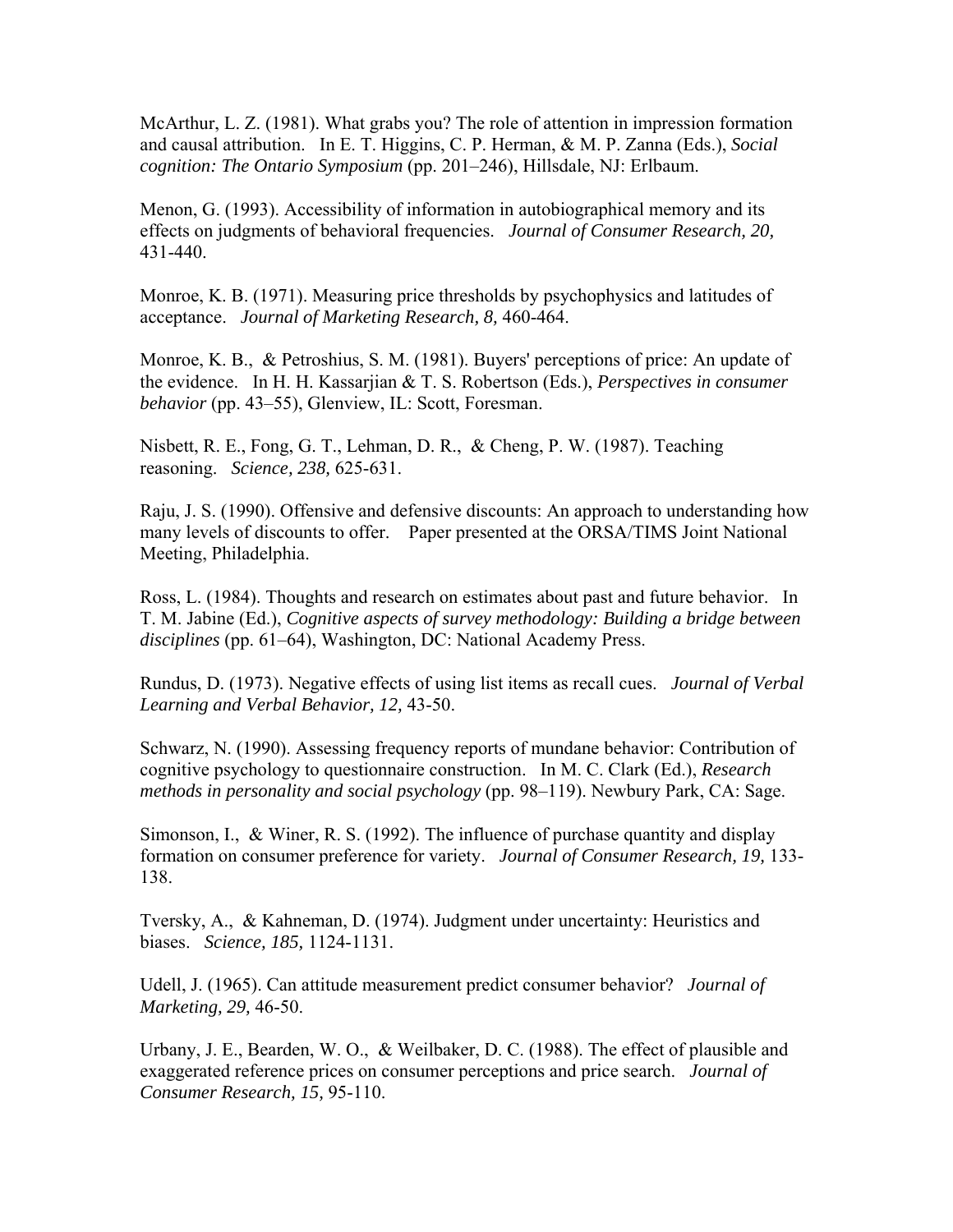<sup>1</sup>It may appear from this table that contrary to the reasoning in this article, the price that consumers are willing to pay is not related directly with the perceived average deal price or is related inversely with perceived deal frequency. However, perceived average deal price and perceived average deal frequency together affect the price consumers are willing to pay, and this combined effect masks the independent effect of each variable in this table.

<sup>2</sup>Perceptions of each of the two deal prices were found to be accurate ( $p$  s > .2) in the small deal price difference condition (actual prices  $=$  \$0.99 and \$1.19; mean perceived prices  $=$  \$0.96 and \$1.15) and large deal price difference condition (actual prices  $=$  \$0.79 and \$1.39; mean perceived prices  $=$  \$0.78 and \$1.34); hence these biases are not considered here.

 $3W$ e thank an anonymous reviewer for suggesting that we use the median.

<sup>4</sup>Paired *t* tests on the mean perceived deal frequencies also supported the prediction. In the small difference in deal price condition, perceptions of deal frequency of the higher priced deal were significantly lower than perceptions of deal frequency of the lower priced deal;  $M s = 2.32$  versus  $2.94$ ,  $t (30) = 2.66$ ,  $p < .05$ . This result was also found in the large difference condition;  $M s = 2.22$  versus 2.81,  $t (30) = 2.47$ ,  $p < .05$ . <sup>5</sup>Mean perceptions of deal frequency were also significantly lower when there were two deal prices with a small difference compared with a single deal price;  $M$  s = 5.25 versus 5.94,  $F(1, 93) = 14.10$ ,  $p < .05$ . The same result was obtained when there were two deal prices with a large difference compared to a single deal price; *M* s = 5.00 versus 5.94,  $F(1, 93) = 26.22$ ,  $p < .01$ .<br><sup>6</sup>Nonparametric tests of the difference between the median perceived deal frequencies in the three

differences in deal price conditions were also significant. In Experiment 2, the medians were 4.0 in the single deal price condition and 3.0 in the other two conditions;  $\chi^2$  (2, *N* = 60) = 12.92, *p* < .01. In Experiment 3, the medians were 8.0 in the single deal price condition and 6 in the other two conditions;  $\chi^2$  $(2, N = 60) = 20.42, p < 0.01$ .

 $\sqrt{N}$ We thank Richard D. Johnson for suggesting this model.

<sup>8</sup>Responses for perceived deal frequencies for the lower and higher deal prices were not available for Experiments 2 and 3.

<sup>9</sup>Separate hierarchical regressions for each experiment provided the same results.

<sup>10</sup>Data screening of perceptions of average deal price revealed one outlier (more than 4 *SD* s from the mean) that was dropped prior to analyses.

 $11$ We thank Richard D. Johnson for pointing out these possibilities.

We thank Richard D. Johnson, D. Maheswaran, Geeta Menon, and Priya Raghubir for helpful comments on draft versions of this article, and the Columbia Business School Research Fund for financial support.

Correspondence concerning this article should be addressed to Gita Venkataramani Johar, Graduate School of Business, Columbia University, 3022 Broadway, New York, New York 10027-6902.

E-mail: gvjl@columbia.edu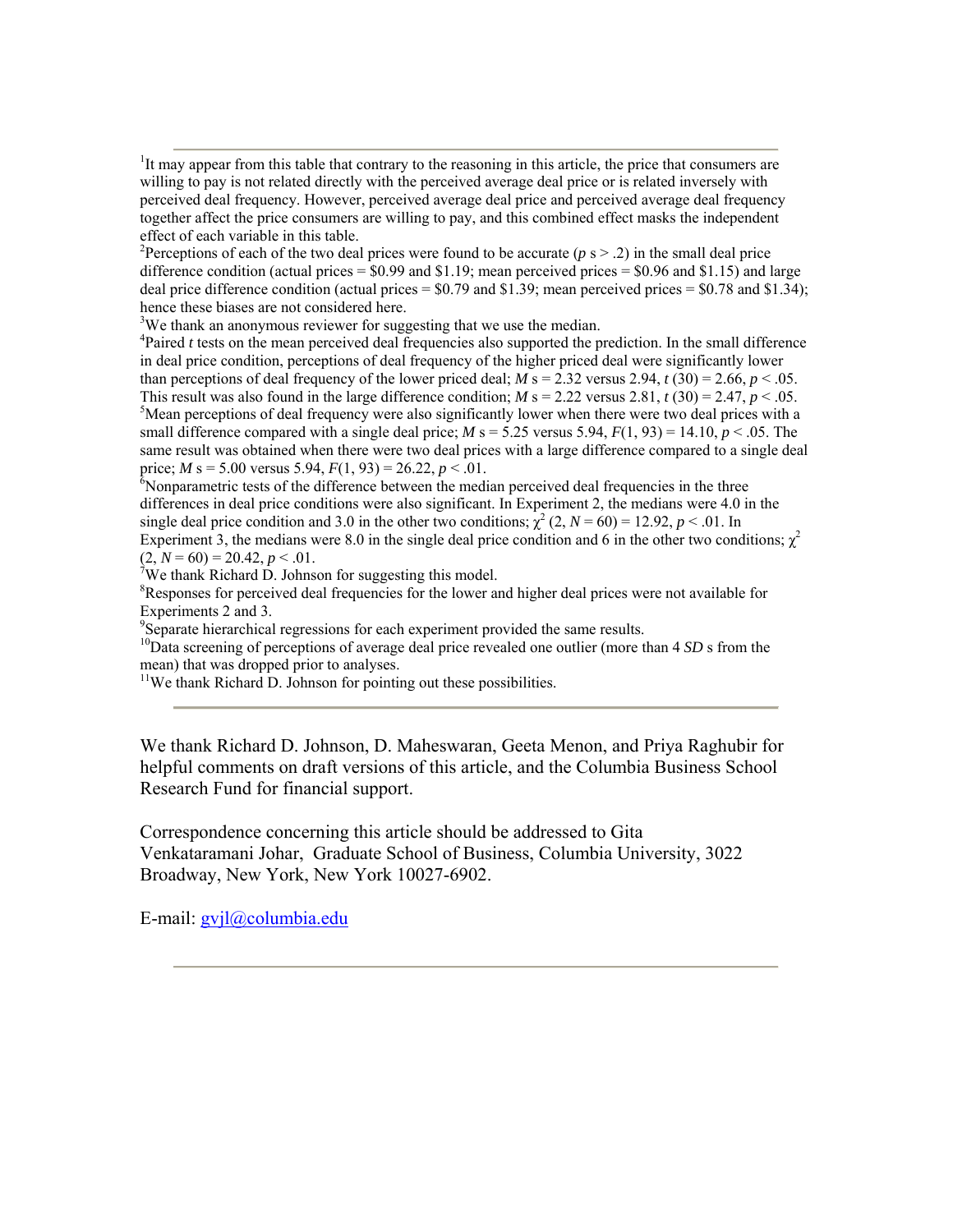## Table 1. Prices Used From Week 1 to Week 8 in Experiment 1

|                             | Price $(S)$ |        |                        |        |        |        |        |        |
|-----------------------------|-------------|--------|------------------------|--------|--------|--------|--------|--------|
| Order of presentation       | Week 1      | Week 2 | Week 3                 | Week 4 | Week 5 | Week 6 | Week 7 | Week 8 |
|                             |             |        | Single deal price      |        |        |        |        |        |
| Regular first               | 1.59        | 1.59   | 1.59                   | 1.09   | 1.59   | 1.59   | 1.59   | 1.09   |
| Deal first                  | 1.09        | 1.59   | 1.59                   | 1.59   | 1.09   | 1.59   | 1.59   | 1.59   |
|                             |             |        | Small price difference |        |        |        |        |        |
| Regular, low, regular, high | 1.59        | 1.59   | 1.59                   | 0.99   | 1.59   | 1.59   | 1.59   | 1.19   |
| Regular, high, regular, low | 1.59        | 1.59   | 1.59                   | 1.19   | 1.59   | 1.59   | 1.59   | 0.99   |
| Low, regular, high, regular | 0.99        | 1.59   | 1.59                   | 1.59   | 1.19   | 1.59   | 1.59   | 1.59   |
| High, regular, low, regular | 1.19        | 1.59   | 1.59                   | 1.59   | 0.99   | 1.59   | 1.59   | 1.59   |
|                             |             |        | Large price difference |        |        |        |        |        |
| Regular, low, regular, high | 1.59        | 1.59   | 1.59                   | 0.79   | 1.59   | 1.59   | 1.59   | 1.39   |
| Regular, high, regular, low | 1.59        | 1.59   | 1.59                   | 1.39   | 1.59   | 1.59   | 1.59   | 0.79   |
| Low, regular, high, regular | 0.79        | 1.59   | 1.59                   | 1.59   | 1.39   | 1.59   | 1.59   | 1.59   |
| High, regular, low, regular | 1.39        | 1.59   | 1.59                   | 1.59   | 0.79   | 1.59   | 1.59   | 1.59   |

#### Table 1 Prices Used From Week 1 to Week 8 in Experiment 1

Note. The same prices were repeated in Weeks 9-24.

### Table 2. Results of Experiment 1 According to Experimental Condition

| Table 2                                                     |  |
|-------------------------------------------------------------|--|
| Results of Experiment 1 According to Experimental Condition |  |

|                                        | Actual<br>frequency | <b>Experimental condition</b>     |                                   |                                 |  |
|----------------------------------------|---------------------|-----------------------------------|-----------------------------------|---------------------------------|--|
|                                        |                     |                                   | Difference in deal price          |                                 |  |
| Dependent measure                      |                     | Single deal<br>price<br>( \$1.09) | Small<br>$$0.99$ and<br>$$1.19$ ) | Large<br>$$0.79$ and<br>\$1.39) |  |
| Perceived                              |                     |                                   |                                   |                                 |  |
| Frequency of higher price deal         | 3                   |                                   | 2.32 <sub>b</sub>                 | 2.22 <sub>b</sub>               |  |
| Frequency of lower price deal          | 3                   |                                   | 2.94.                             | 2.81 <sub>a</sub>               |  |
| Overall deal frequency                 | 6                   | 5.94,                             | 5.25 <sub>b</sub>                 | 5.00 <sub>b</sub>               |  |
| Average deal price (actual $= $1.09$ ) |                     | 1.09.                             | 1.06 <sub>a,b</sub>               | 1.01 <sub>b</sub>               |  |
| Price willing to pay (\$)              |                     | 1.23 <sub>a</sub>                 | 1.33 <sub>b</sub>                 | $1.26_{\rm ab}$                 |  |

*Note.* Perceived average deal price and perceived average deal frequency together affect the price consumers are willing to pay, and this combined effect masks the independent effect of each variable;  $n = 32$  in each con

Table 3. Results of Experiments 2 and 3 According to Experimental Condition and Dependent Measures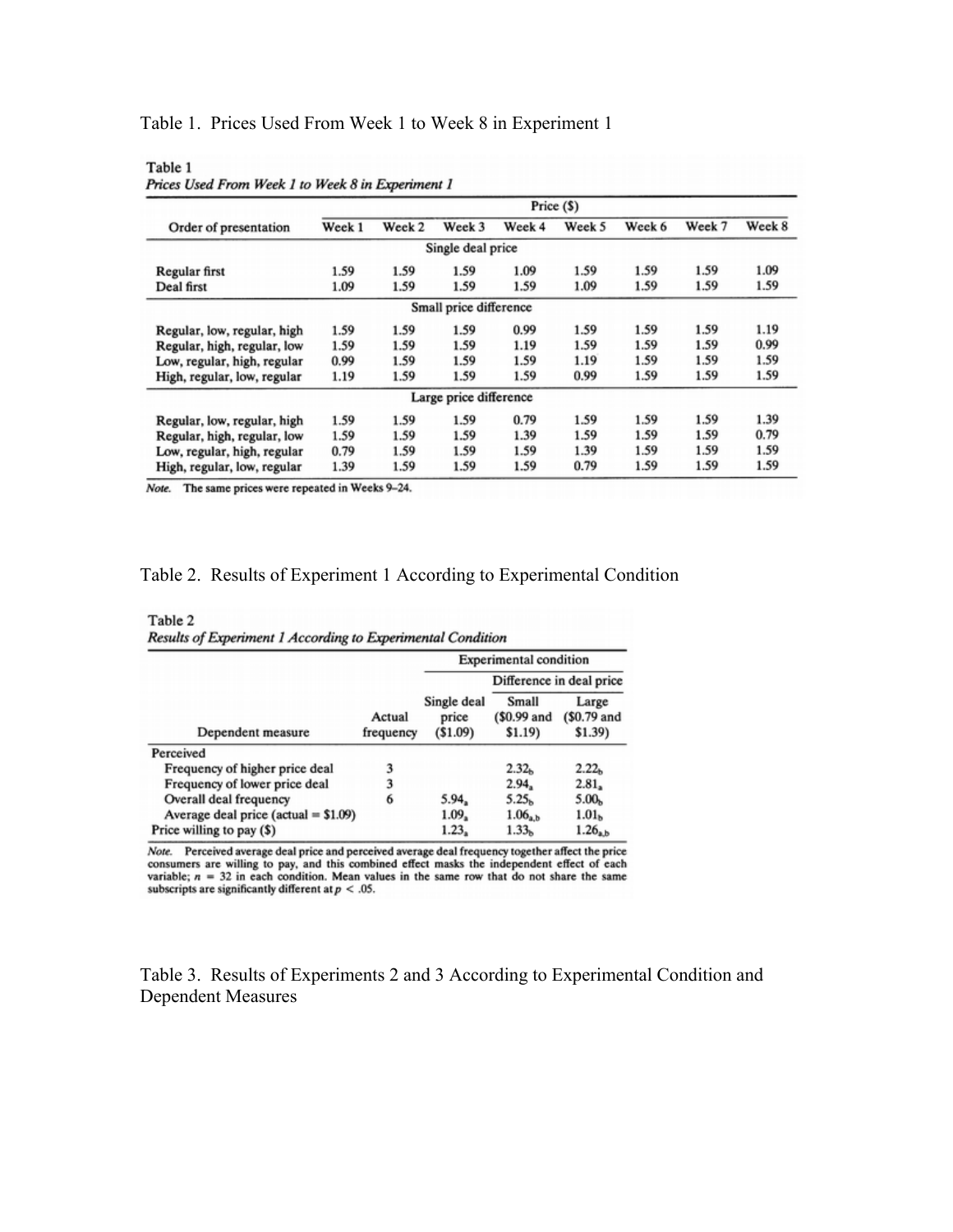|                     |        |                               | <b>Experimental conditions</b> |                              |  |  |
|---------------------|--------|-------------------------------|--------------------------------|------------------------------|--|--|
|                     |        |                               | Difference in deal price       |                              |  |  |
| Experiment          | Actual | Single deal<br>price (\$1.09) | Small (\$0.99<br>and \$1.19)   | Large (\$0.79<br>and \$1.39) |  |  |
|                     |        | Perceived deal frequency      |                                |                              |  |  |
| <b>Experiment 2</b> | 4      | $3.95_a$                      | 3.45 <sub>b</sub>              | 3.35 <sub>b</sub>            |  |  |
| Experiment 3        | 8      | 7.90 <sub>a</sub>             | 6.55 <sub>b</sub>              | 6.30 <sub>c</sub>            |  |  |
|                     |        | Average deal price (\$)d      |                                |                              |  |  |
| <b>Experiment 2</b> |        | 1.090.                        | 1.029,                         | 0.949 <sub>b</sub>           |  |  |
| Experiment 3        |        | 1.091.                        | 1.037,                         | 0.936 <sub>b</sub>           |  |  |
|                     |        | Price willing to pay (\$)     |                                |                              |  |  |
| <b>Experiment 2</b> |        | $1.418_n$                     | 1.479 <sub>b</sub>             | $1.438_{ab}$                 |  |  |
| <b>Experiment 3</b> |        | 1.123 <sub>a</sub>            | 1.261 <sub>b</sub>             | $1.161_{ab}$                 |  |  |

#### Table 3 Results of Experiments 2 and 3 According to Experimental Condition and Dependent Measures

*Note.* Perceived average deal price and perceived average deal frequency together affect the price consumers are willing to pay, and this combined effect masks the independent effect of each variable. Means in the same r

### Table 4. Results of a 12-Week Longitudinal Study in Experiment 4

#### Table 4 Results of a 12-Week Longitudinal Study in Experiment 4

|                                                                            |        | <b>Experimental condition</b>               |                                            |                                            |  |
|----------------------------------------------------------------------------|--------|---------------------------------------------|--------------------------------------------|--------------------------------------------|--|
|                                                                            |        |                                             | Difference in deal price                   |                                            |  |
| Dependent measure                                                          | Actual | Single deal<br>price (\$1.09)<br>$(n = 13)$ | Small (\$0.99<br>and \$1.19)<br>$(n = 16)$ | Large (\$0.79<br>and \$1.39)<br>$(n = 14)$ |  |
| Perceived deal frequency<br>Perceived average deal price (\$) <sup>c</sup> | 1.09   | 3.33 <sub>a</sub><br>$1.16_a$               | 3.14<br>1.08                               | 2.60 <sub>b</sub><br>1.02 <sub>b</sub>     |  |
| Price willing to pay $(\$)^c$                                              |        | $1.09_a$                                    | 1.30 <sub>b</sub>                          | 1.23                                       |  |

Note. Means in the same row with different subscripts are significantly different at  $p < .05$ . "Adjusted for deal proneness.

Table 5. Results of Survey of Actual and Perceived Data Related to Deal Recall Conditions